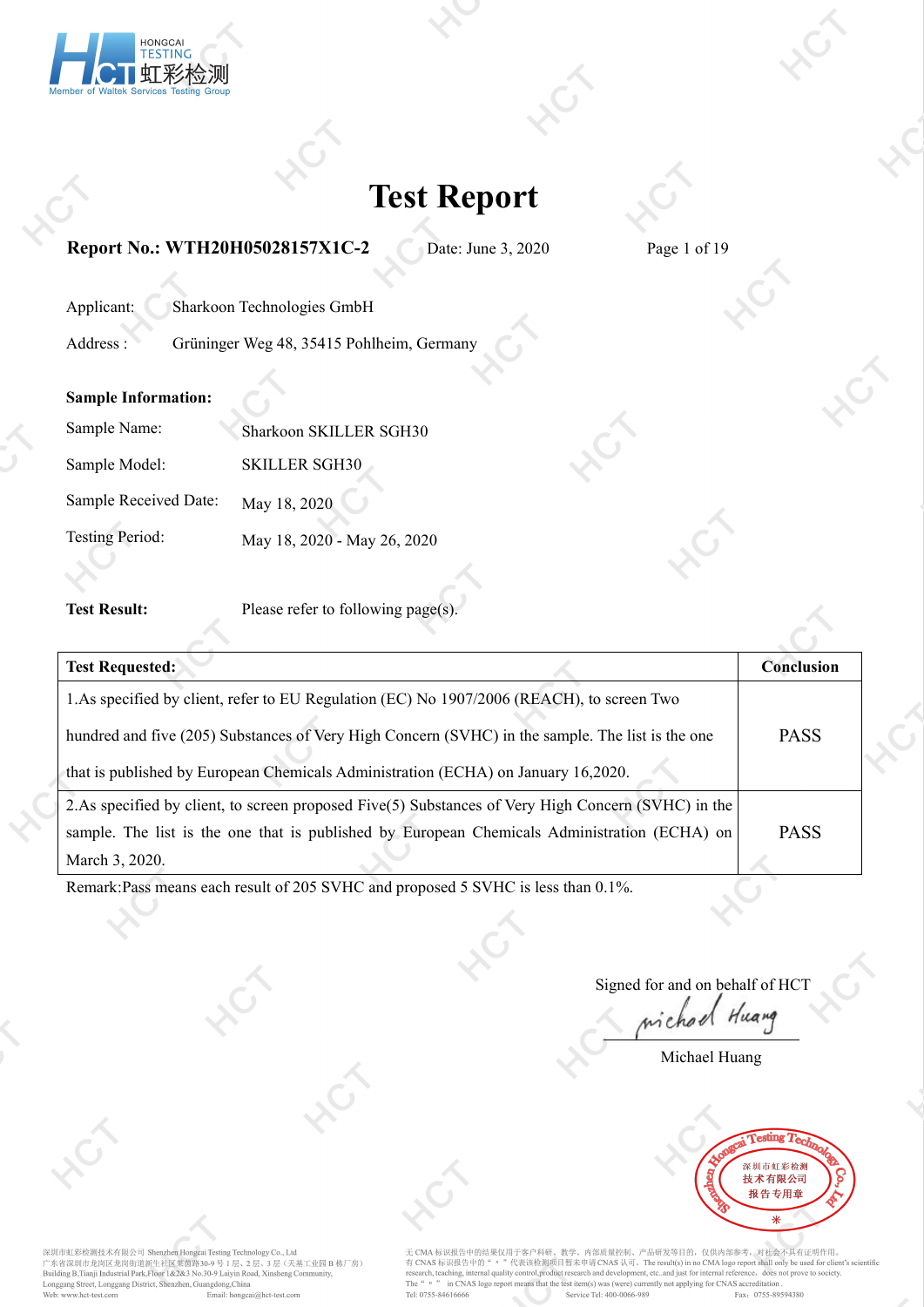

### **Report No.: WTH20H05028157X1C-2** Date: June 3, 2020 Page 2 of 19

### **(SVHC)**

| <b>Tested Sample:</b>      |   |                    |  |
|----------------------------|---|--------------------|--|
| Tested Sample Description: |   |                    |  |
| Sample No.                 |   | Sample Description |  |
| WTH20H05028157C01          |   | Non-metal 1        |  |
|                            | 2 | Non-metal 2        |  |
|                            |   | Metal              |  |

### **Tested Method:**

HCT In-house method HCT/SZ-SOP-WJ-PI034, HCT/SZ-SOP-YJ-PI053; Analysis was performed by ICP-OES/GC-MS (HS)/HPLC-DAD-MS/ IC/AAS/UV-VIS.

### **Test Result(s):**

### **1. Test results of Substances in candidate list of SVHC** Unit: % Unit: %

| <b>Batch</b> | No. | <b>Substance Name(s)</b>          | CAS No. | EC No. | <b>Report Limit</b> | Result(s) |  |
|--------------|-----|-----------------------------------|---------|--------|---------------------|-----------|--|
|              |     |                                   |         |        |                     |           |  |
|              |     | All tested SVHC in candidate list |         |        |                     | N.D       |  |

| $2*$<br>All tested SVHC in candidate list<br>N.D. | <b>Batch</b> | No. | <b>Substance Name(s)</b> | CAS No. | EC No. | <b>Report Limit</b> | Result(s) |
|---------------------------------------------------|--------------|-----|--------------------------|---------|--------|---------------------|-----------|
|                                                   |              |     |                          |         |        |                     |           |
|                                                   |              |     |                          |         |        |                     |           |

| <b>Batch</b> | No. | <b>Substance Name(s)</b>          | CAS No. | EC No. |                     | Result(s) |
|--------------|-----|-----------------------------------|---------|--------|---------------------|-----------|
|              |     |                                   |         |        | <b>Report Limit</b> |           |
|              |     | All tested SVHC in candidate list |         |        |                     | N.D.      |

|     | 2. Test results of proposed 5 SVHC |         |        |                     | Unit: $\%$ |
|-----|------------------------------------|---------|--------|---------------------|------------|
|     |                                    |         | EC No. | <b>Report Limit</b> | Result(s)  |
| No. | <b>Substance Name(s)</b>           | CAS No. |        |                     |            |
| ા∼ા | Proposed 5 SVHC                    |         |        |                     | N.D        |
|     |                                    |         |        |                     |            |

| No.    | <b>Substance Name(s)</b> | CAS No. | EC No. | $Result(s)$<br>Report Limits |
|--------|--------------------------|---------|--------|------------------------------|
| $\sim$ | Proposed 5 SVHC          |         |        |                              |
|        |                          |         |        | 报告专用章                        |

深圳市虹彩检测技术有限公司 Shenzhen Hongcai Testing Technology Co., Ltd<br>广东省深圳市龙岗区龙岗街道新生社区茉茵路30-9 号 1 层、2 层、3 层(天基工业园 B 栋厂房)<br>Building B,Tianji Industrial Park,Floor 1&2&3 No.30-9 Laiyin Road, Xinsheng Community, Longgang Street, Longgang District, Shenzhen, Guangdong, China<br>Web: www.hct-test.com Email: hongca Email: hongcai@hct-test.com

无 CMA 标识报告中的结果仅用于客户科研、教学、内部质量控制、产品研发等目的, 仅供内部参考, 对社会不具有证明作用。 有 CNAS 标识报告中的 " n " 代表该检测项目暂未申请 CNAS 认可。The result(s) in no CMA logo report shall only be used for client's scientific<br>research, teaching, internal quality control, product research and development, etc..and just for int The "n "n CNAS logo report means that the test item(s) was (were) currently not applying for CNAS accreditation Tel: 0755-84616666 Service Tel: 400-0066-989 Fax: 0755-895 Fax: 0755-89594380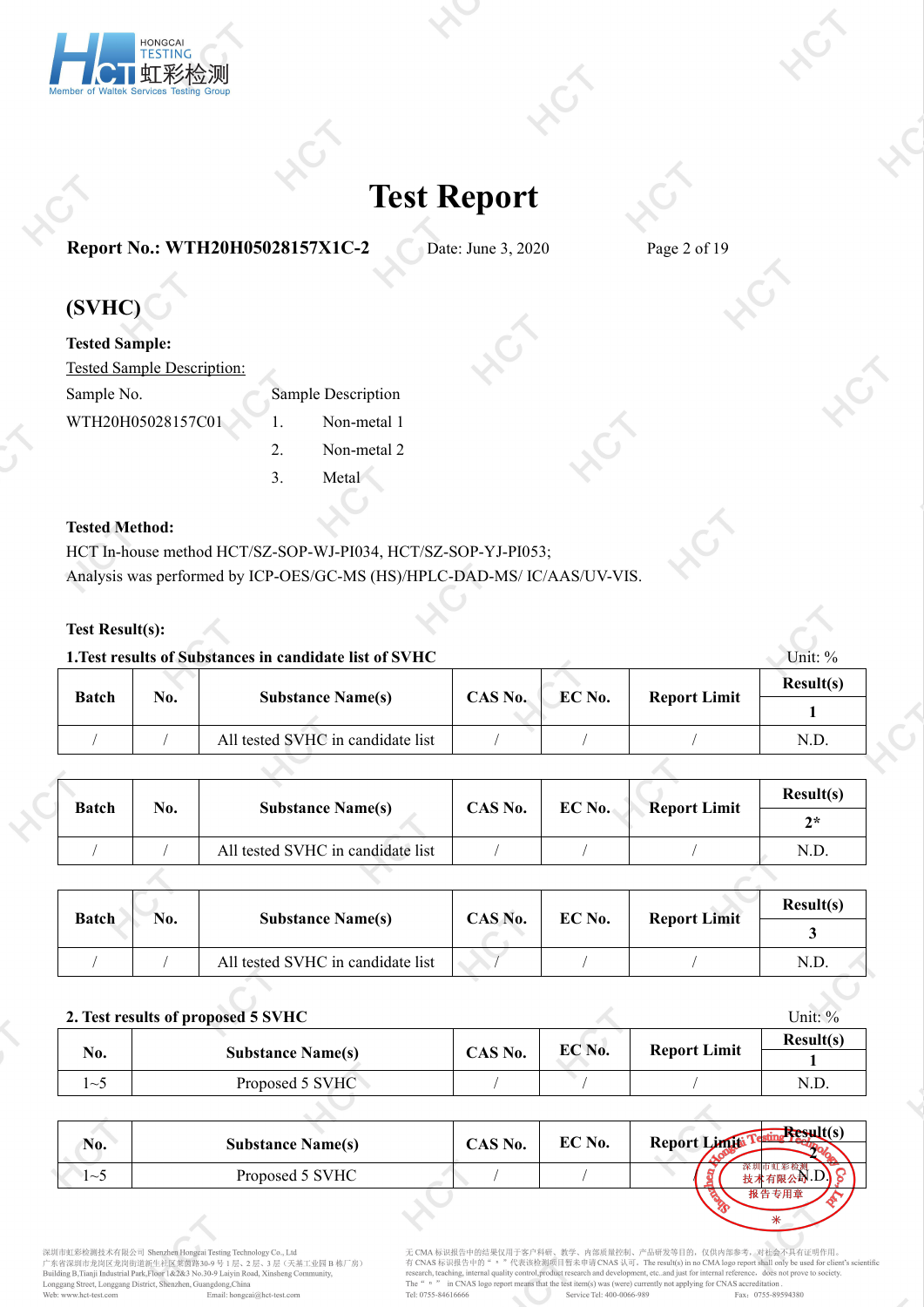

**Report No.: WTH20H05028157X1C-2** Date: June 3, 2020 Page 3 of 19

| No.          | <b>Substance Name(s)</b> | CAS No. | EC No. | <b>Report Limit</b> | Result(s) |
|--------------|--------------------------|---------|--------|---------------------|-----------|
| $1\sim$      | Proposed 5 SVHC          |         |        |                     | N.D.      |
| $\mathbf{M}$ |                          |         |        |                     |           |

**Note:**

-N.D.= Not Detected (<report limit)

 $-0.1\% = 1000$ mg/kg

-mg/kg=ppm=parts per million

-\*=The test results of Diboron trioxide, Boric acid, Disodium tetraborate, anhydrous, Tetraboron disodium heptaoxide, hydrate,Lead bis(tetrafluoroborate), Sodium peroxometaborate and Sodium perborate; perboric acid, sodium salt, Disodium octaborate were based on the water extraction content of Boron.

-As specified by client,the samples were mass ratio mixed to test and the test results are calculated based on the total sample quality.

-Substances in candidate list of SVHC please referto following page(s).

**-**This report replaces the report which report No. is WTH20H05028157C-2.

#### **Remarks:**

- 1. As the concentration of above substance that identified is based on the worst case scenario. Further investigation is required for confirmation of the presence of the substance in the sample.
- 2. The report limit is evaluated based on the representative substances.

深圳市虹彩检测技术有限公司 Shenzhen Hongcai Testing Technology Co., Ltd er Seam 市龙岗区龙岗街道新生社区莱茵路30-9号1层、2层、3层(天基工业园 B<br>Building B,Tianji Industrial Park,Floor 1&2&3 No.30-9 Lills、2层、3层(天基工业园 B 。<br>3 层(天基工业园 B 栋厂房) Longgang Street, Longgang District, Shenzhen, Guangdong, China Web: www.hct-test.com Email: hongcai@hct-test.com

无 CMA 标识报告中的结果仅用于客户科研、教学、内部质量控制、产品研发等目的, 仅供内部参考, 对社会不具有证明作用. 有 CNAS 标识报告中的 " n " 代表该检测项目 暂未申请 CNAS 认可。The result(s) in no CMA logo report shall only be used for client's scientific<br>research, teaching, internal quality control, product research and development, etc..and just for in The  $\frac{u}{n}$  n  $\frac{m}{n}$ in CNAS logo report means that the test item(s) was (were) currently not applying for CNAS accreditation Tel: 0755-84616666 Fax: 0755-89594380 Service Tel: 400-0066-989

**Testing Ta** 深圳市虹彩检测 技术有限公司 报告专用章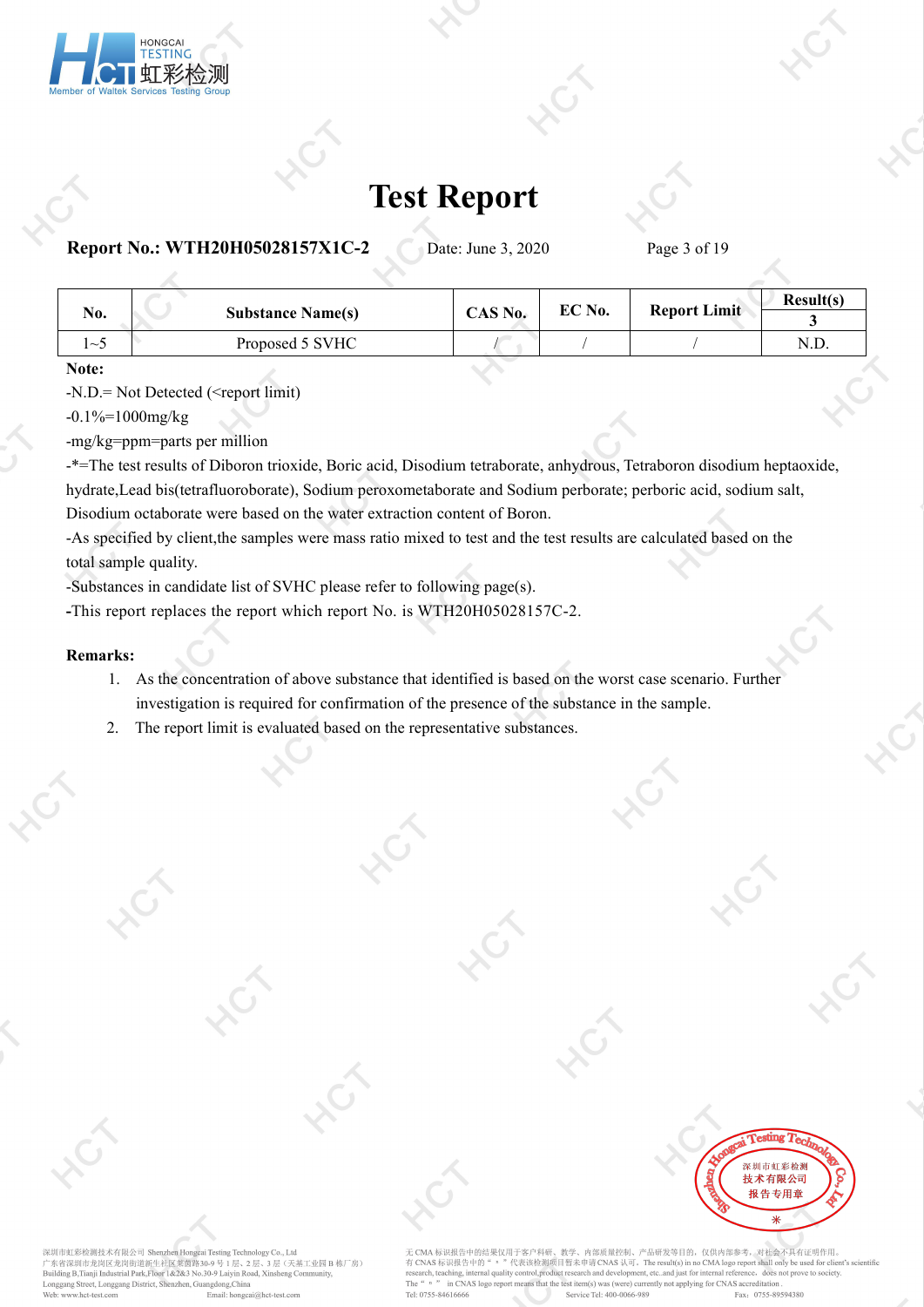

**Report No.: WTH20H05028157X1C-2** Date: June 3, 2020 Page 4 of 19

 $\hat{C}$ 

r<br>Ti

### **Test Flow Chart**



DATA

**Testing Tech** 深圳市虹彩检测 技术有限公司 报告专用章 来

深圳市虹彩检测技术有限公司 Shenzhen Hongcai Testing Technology Co., Ltd<br>广东省深圳市龙岗区龙岗街道新生社区莱茵路30-9 号 1 层、2 层、3 层(天基工业园 B 栋厂房)<br>Building B,Tianji Industrial Park,Floor 1&2&3 No.30-9 Laiyin Road, Xinsheng Community,<br>Longgang Street, Longga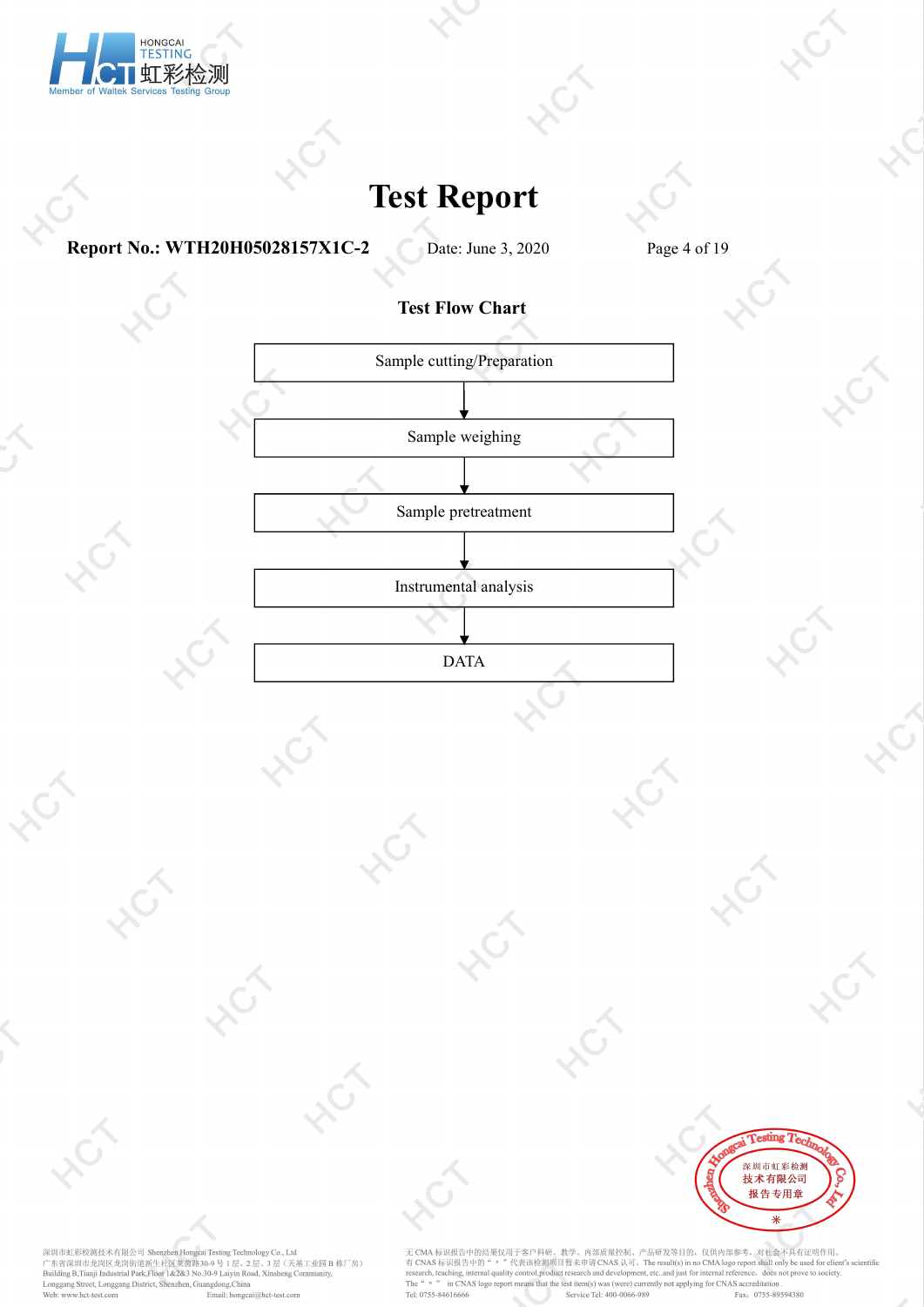

**Report No.: WTH20H05028157X1C-2** Date: June 3, 2020 Page 5 of 19

 $\hat{\mathcal{S}}$ 

 $\hat{\mathbb{S}}$ 



深圳市虹彩检测技术有限公司 Shenzhen Hongcai Testing Technology Co., Ltd<br>广东省深圳市龙岗区龙岗街道新生社区莱茵路30-9 号 1 层、2 层、3 层(天基工业园 B 栋厂房)<br>Building B,Tianji Industrial Park,Floor 1&2&3 No.30-9 Laiyin Road, Xinsheng Community,<br>Longgang Street, Longga

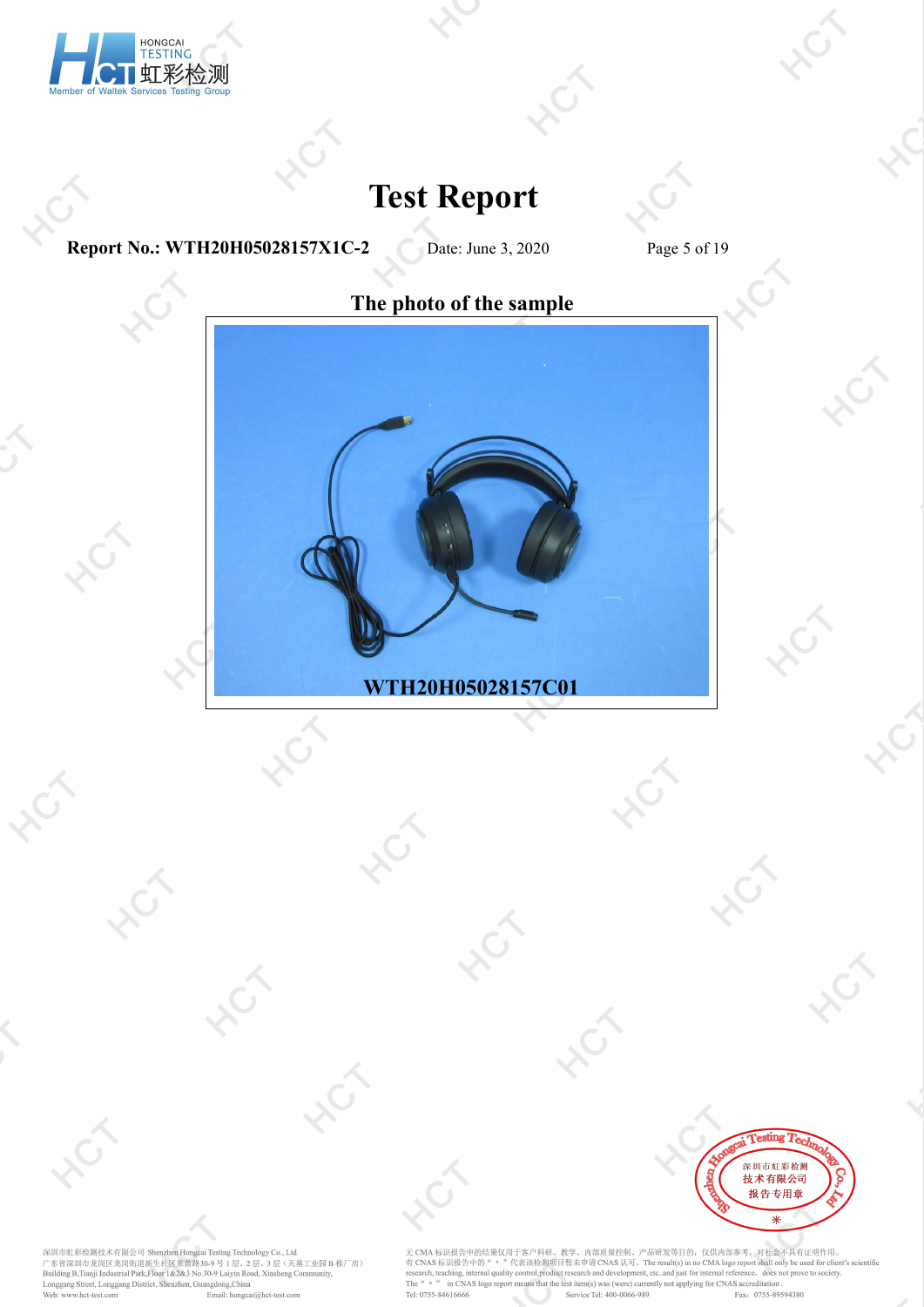

### **Report No.: WTH20H05028157X1C-2** Date: June 3, 2020 Page 6 of 19

### **Full list of tested SVHC:**

The first 15 SVHC(Announced in October, 2008) Unit: % Unit: %

| No.            | <b>Substance Name(s)</b>                                                                                                   | CAS No.                                                                         | EC No.                  | <b>Report Limit</b> |
|----------------|----------------------------------------------------------------------------------------------------------------------------|---------------------------------------------------------------------------------|-------------------------|---------------------|
| $\mathbf{1}$   | Anthracene                                                                                                                 | $120 - 12 - 7$                                                                  | 204-371-1               | 0.0050              |
| $\overline{2}$ | 4,4'-Diaminodiphenylmethane                                                                                                | 101-77-9                                                                        | 202-974-4               | 0.0050              |
| $\overline{3}$ | Dibutyl phthalate(DBP)                                                                                                     | 84-74-2                                                                         | 201-557-4               | 0.0050              |
| $\overline{4}$ | Di-(2-ethylhexyl)phthalate(DEHP)                                                                                           | $117 - 81 - 7$                                                                  | $204 - 211 - 0$         | 0.0050              |
| 5 <sup>5</sup> | Benzyl butyl phthalate(BBP)                                                                                                | 85-68-7                                                                         | 201-622-7               | 0.0050              |
| 6              | Bis(tributyltin) oxide(TBTO)                                                                                               | 56-35-9                                                                         | 200-268-0               | 0.0050              |
| $\tau$         | 5-tert-butyl-2,4,6-trinitro-m-xylene<br>(musk xylene)                                                                      | $81 - 15 - 2$                                                                   | 201-329-4               | 0.0050              |
| 8              | Hexabromocyclododecane and all major<br>diastereoisomers identified: (a -HBCDD,<br>$\beta$ -HBCDD, $\gamma$ -HBCDD)(HBCDD) | 25637-99-4,<br>3194-55-6<br>$(134237 - 51 - 7)$<br>134237-50-6,<br>134237-52-8) | 247-148-4/<br>221-695-9 | 0.0050              |
| 9              | Short Chain Chlorinated Paraffins(SCCPs)                                                                                   | 85535-84-8                                                                      | 287-476-5               | 0.0100              |
| 10             | Lead hydrogen arsenate*                                                                                                    | 7784-40-9                                                                       | 232-064-2               | 0.0500              |
| 11             | Triethyl arsenate*                                                                                                         | 15606-95-8                                                                      | 427-700-2               | 0.0500              |
| 12             | Diarsenic pentaoxide*                                                                                                      | 1303-28-2                                                                       | 215-116-9               | 0.0500              |
| 13             | Diarsenic trioxide*                                                                                                        | 1327-53-3                                                                       | 215-481-4               | 0.0500              |
| 14             | Cobalt dichloride*                                                                                                         | 7646-79-9                                                                       | 231-589-4               | 0.0500              |
| 15             | Sodium dichromate*                                                                                                         | 7789-12-0,<br>10588-01-9                                                        | 234-190-3               | 0.0500              |



深圳市虹彩检测技术有限公司 Shenzhen Hongcai Testing Technology Co., Ltd<br>广东省深圳市龙岗区龙岗街道新生社区莱茵路30-9 号 1 层、2 层、3 层(天基工业园 B 栋厂房)<br>Building B,Tianji Industrial Park,Floor 1&2&3 No.30-9 Laiyin Road, Xinsheng Community,<br>Longgang Street, Longga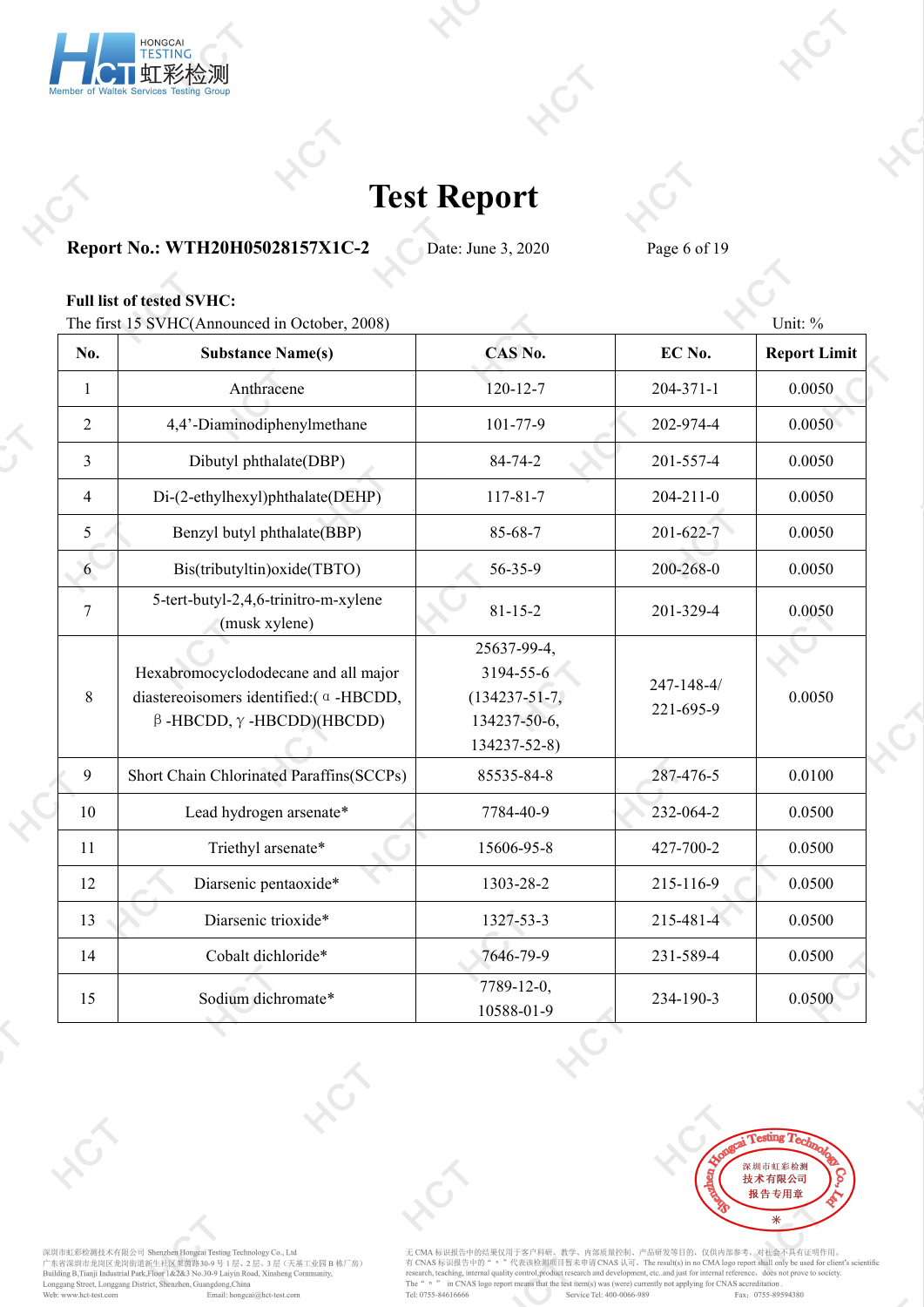

**Report No.: WTH20H05028157X1C-2** Date: June 3, 2020 Page 7 of 19

| The second 13 SVHC(Announced in January and March, 2010) |                                                                                    |                |                 |                     |  |
|----------------------------------------------------------|------------------------------------------------------------------------------------|----------------|-----------------|---------------------|--|
| No.                                                      | <b>Substance Name(s)</b>                                                           | CAS No.        | EC No.          | <b>Report Limit</b> |  |
| 16                                                       | <sup>1</sup> Anthracene oil                                                        | 90640-80-5     | 292-602-7       | 0.0500              |  |
| 17                                                       | <sup>0</sup> Anthracene oil, anthracene paste, distn. Lights****                   | 91995-17-4     | 295-278-5       | 0.0500              |  |
| 18                                                       | Anthracene oil, anthracene paste, anthracene fraction                              | 91995-15-2     | 295-275-9       | 0.0500              |  |
| 19                                                       | <sup>1</sup> Anthracene oil, anthracene-low                                        | 90640-82-7     | 292-604-8       | 0.0500              |  |
| 20                                                       | <sup>0</sup> Anthracene oil, anthracene paste                                      | 90640-81-6     | 292-603-2       | 0.0500              |  |
| 21                                                       | Diisobutyl phthalate(DIBP)                                                         | 84-69-5        | $201 - 553 - 2$ | 0.0050              |  |
| 22                                                       | 2,4-Dinitrotoluene                                                                 | $121 - 14 - 2$ | 204-450-0       | 0.0100              |  |
| 23                                                       | <sup>2</sup> Lead chromate                                                         | 7758-97-6      | 231-846-0       | 0.0500              |  |
| 24                                                       | <sup>2</sup> Lead chromate molybdate sulphate red (C.I. Pigment<br>Red $104$ ) *** | 12656-85-8     | 235-759-9       | 0.0500              |  |
| 25                                                       | <sup>2</sup> Lead sulfochromate yellow(C.I. Pigment Yellow<br>$34)***$             | 1344-37-2      | 215-693-7       | 0.0500              |  |
| 26                                                       | <sup>1</sup> Pitch, coal tar, high temperature                                     | 65996-93-2     | 266-028-2       | 0.0500              |  |
| 27                                                       | Tris(2-chloroethyl)phosphate(TCEP)                                                 | 115-96-8       | 204-118-5       | 0.0100              |  |
| 28                                                       | Acrylamide                                                                         | $79-06-1$      | 201-173-7       | 0.0100              |  |

|     | The third 8 SVHC(Announced in June, 2010) |                 |                 | Unit: %                               |
|-----|-------------------------------------------|-----------------|-----------------|---------------------------------------|
| No. | <b>Substance Name(s)</b>                  | CAS No.         | EC No.          | <b>Report Limit</b>                   |
| 29  | Trichloroethylene                         | $79-01-6$       | $201 - 167 - 4$ | 0.0100                                |
| 30  | Boric acid*                               | 10043-35-3/     | 233-139-2       | 0.0500                                |
|     |                                           | 11113-50-1      | 234-343-4       |                                       |
|     |                                           | 1330-43-4       |                 |                                       |
| 31  | Disodium tetraborate, anhydrous*          | 12179-04-3      | 215-540-4       | 0.0500                                |
|     |                                           | 1303-96-4       |                 |                                       |
| 32  | Tetraboron disodium heptaoxide, hydrate*  | 12267-73-1      | 235-541-3       | 0.0500                                |
| 33  | Sodium chromate*                          | $7775 - 11 - 3$ | 231-889-5       | 0.0500                                |
| 34  | Potassium chromate*                       | 7789-00-6       | $232 - 140 - 5$ | 0.0500                                |
| 35  | Ammonium dichromate*                      | 7789-09-5       | 232-143-1       | esting 0-0500                         |
| 36  | Potassium dichromate*                     | 7778-50-9       | $231 - 906 - 6$ | 深 <mark>圳市虹彩A0500<sup>2</sup>C</mark> |
|     |                                           |                 |                 | 据生去田音                                 |

深圳市虹彩检测技术有限公司 Shenzhen Hongcai Testing Technology Co., Ltd<br>广东省深圳市龙岗区龙岗街道新生社区莱茵路30-9 号 1 层、2 层、3 层(天基工业园 B 栋厂房)<br>Building B,Tianji Industrial Park,Floor 1&2&3 No.30-9 Laiyin Road, Xinsheng Community,<br>Longgang Street, Longga

无 CMA 标识报告中的结果仅用于客户科研、教学、内部质量控制、产品研发等目的,仅供内部参考,对社会不具有证明作用。<br>有 CNAS 标识报告中的" = "代表该检测项目暂未申请 CNAS 认可。The result(s) in no CMA logo report shall only be used for client's scientific<br>research, teaching, internal quality control

 $\ast$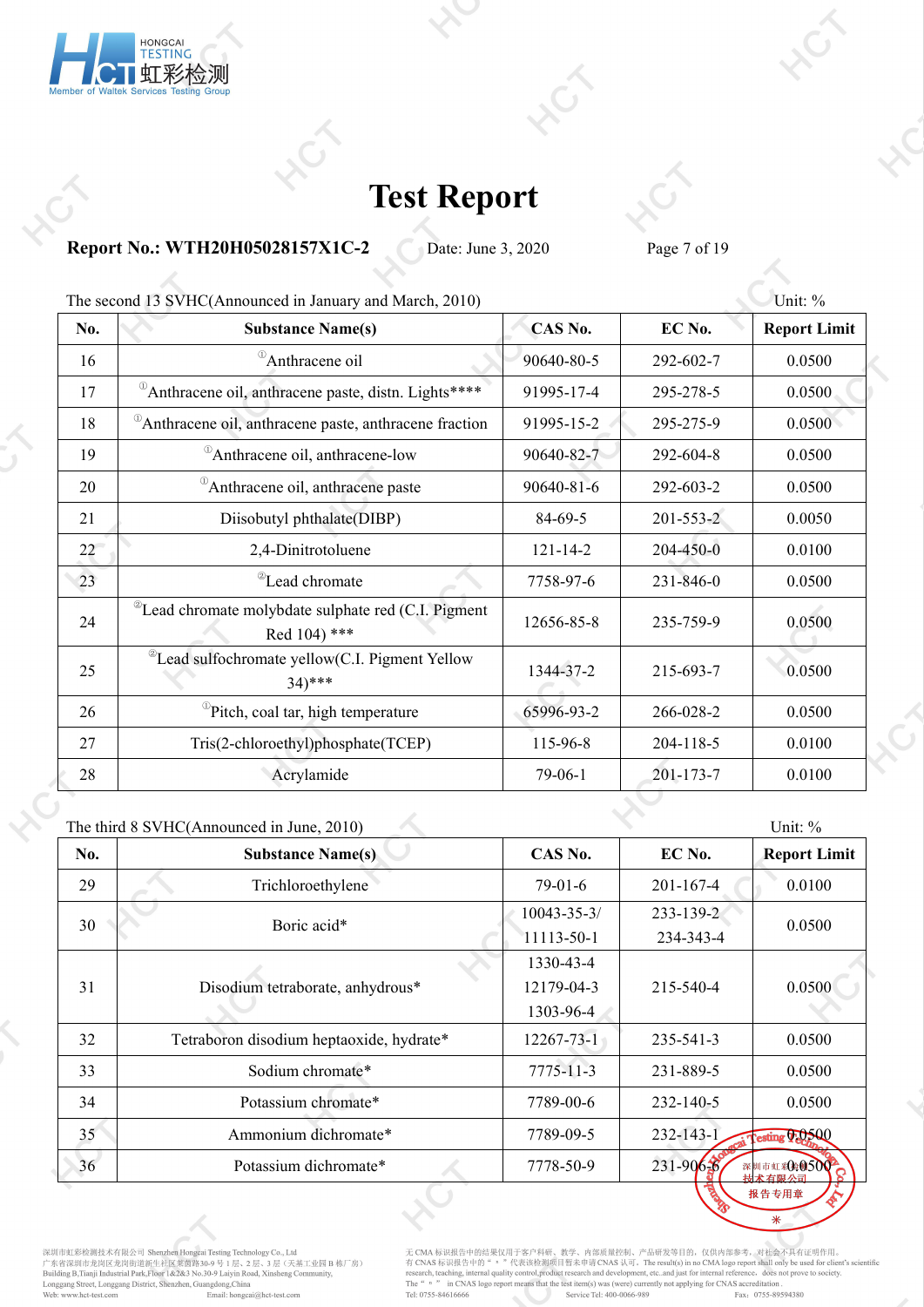

**Report No.: WTH20H05028157X1C-2** Date: June 3, 2020 Page 8 of 19

| The fourth 8 SVHC(Announced in December, 2010)                                                                             |                         |                              |                     |         |
|----------------------------------------------------------------------------------------------------------------------------|-------------------------|------------------------------|---------------------|---------|
| <b>Substance Name(s)</b>                                                                                                   | CAS No.                 | EC No.                       | <b>Report Limit</b> |         |
| Chromium trioxide*                                                                                                         | 1333-82-0               | 215-607-8                    | 0.0500              |         |
| 2-Methoxyethanol                                                                                                           | 109-86-4                | 203-713-7                    | 0.0500              |         |
| 2-Ethoxyethanol                                                                                                            | $110 - 80 - 5$          | 203-804-1                    | 0.0500              |         |
| Cobalt(II) diacetate*                                                                                                      | $71 - 48 - 7$           | 200-755-8                    | 0.0500              |         |
| Cobalt(II) carbonate*                                                                                                      | 513-79-1                | $208 - 169 - 4$              | 0.0500              |         |
| Cobalt(II) dinitrate*                                                                                                      | 10141-05-6              | 233-402-1                    | 0.0500              |         |
| Cobalt(II) sulphate*                                                                                                       | 10124-43-3              | 233-334-2                    | 0.0500              |         |
| Acids generated from chromium trioxide* and their<br>oligomers:<br>Chromic acid,<br>Dichromic acid<br>Oligomers of chromic | 7738-94-5<br>13530-68-2 | $231 - 801 - 5$<br>236-881-5 | 0.0500              |         |
|                                                                                                                            | acid and dichromic acid |                              |                     | Unit: % |

#### The fifth  $7$  SVHC(Announced in June,  $2011$ ) Unit:  $\%$

|     | THE THEFT $\beta$ vite (Allounced in June, 2011)                                                 |                             |           | UIIIL.70            |
|-----|--------------------------------------------------------------------------------------------------|-----------------------------|-----------|---------------------|
| No. | <b>Substance Name(s)</b>                                                                         | CAS No.                     | EC No.    | <b>Report Limit</b> |
| 45  | (2-EEA)2-ethoxyethyl acetate                                                                     | $111 - 15 - 9$              | 203-839-2 | 0.0100              |
| 46  | strontium chromate*                                                                              | 7789-06-2                   | 232-142-6 | 0.0500              |
| 47  | <sup>(1)</sup> 1,2-Benzenedicarboxylic acid, di-C7-11-branched and<br>linear alkyl esters(DHNUP) | 68515-42-4                  | 271-084-6 | 0.0500              |
| 48  | Hydrazine                                                                                        | 7803-57-8<br>$302 - 01 - 2$ | 206-114-9 | 0.0100              |
| 49  | 1-methyl-2-pyrrolidone                                                                           | 872-50-4                    | 212-828-1 | 0.0100              |
| 50  | 1,2,3-trichloropropane                                                                           | $96 - 18 - 4$               | 202-486-1 | 0.0100              |
| 51  | $①$ 1,2-Benzenedicarboxylic acid, di-C6-8-branched<br>alkyl esters, C7-rich(DIHP)                | 71888-89-6                  | 276-158-1 | 0.0500              |





深圳市虹彩检测技术有限公司 Shenzhen Hongcai Testing Technology Co., Ltd<br>广东省深圳市龙岗区龙岗街道新生社区莱茵路30-9 号 1 层、2 层、3 层(天基工业园 B 栋厂房)<br>Building B,Tianji Industrial Park,Floor 1&2&3 No.30-9 Laiyin Road, Xinsheng Community,<br>Longgang Street, Longga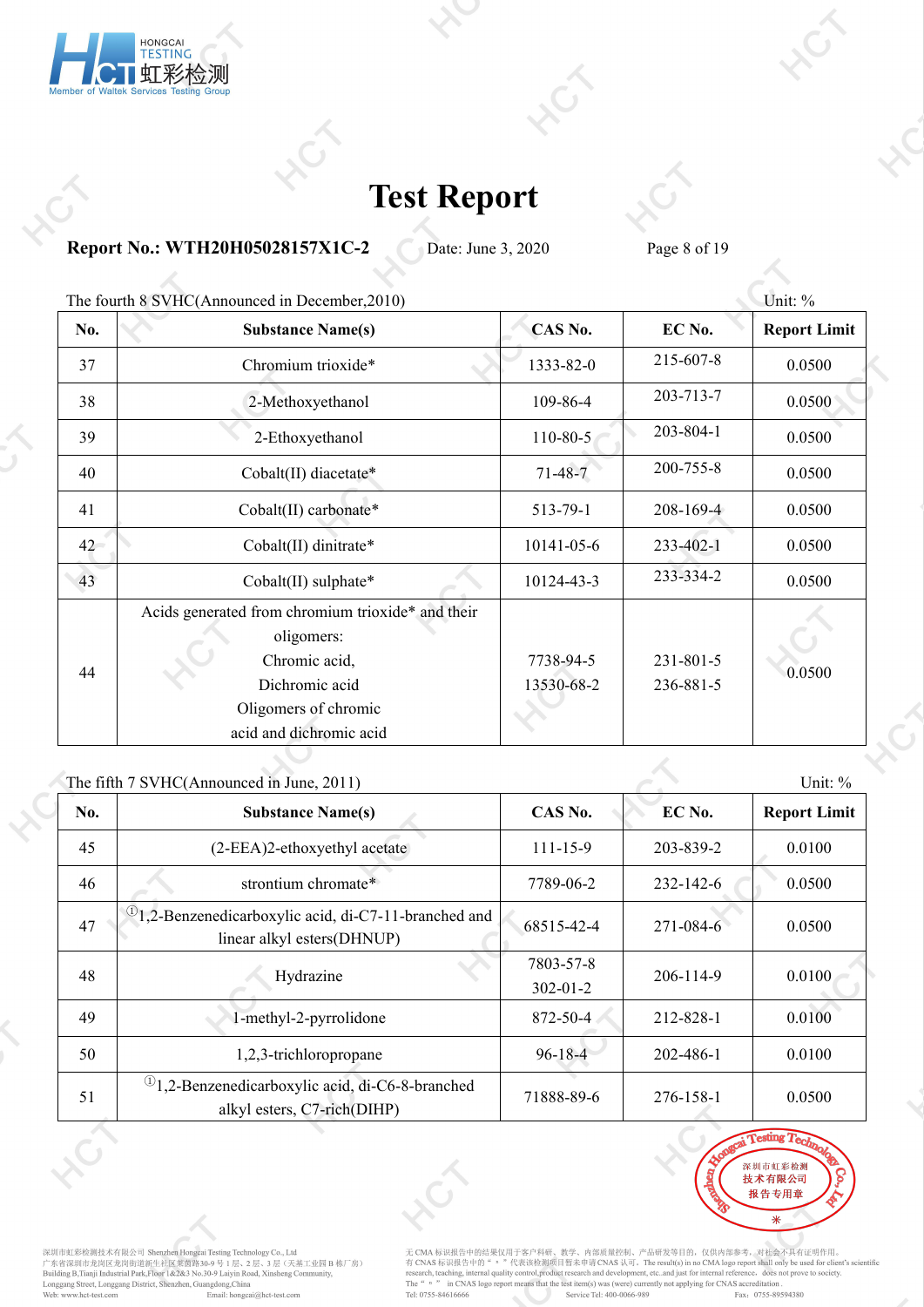

**Report No.: WTH20H05028157X1C-2** Date: June 3, 2020 Page 9 of 19

|     | The sixth 20 SVHC(Announced in December, 2011)                               |                |                | Unit: %             |
|-----|------------------------------------------------------------------------------|----------------|----------------|---------------------|
| No. | <b>Substance Name(s)</b>                                                     | CAS No.        | EC No.         | <b>Report Limit</b> |
| 52  | <sup>2</sup> Aluminosilicate, Refractory Ceramic Fibres                      |                | 650-017-00-8** | 0.0500              |
| 53  | <sup>@</sup> Zirconia Aluminosilicate, Refractory Ceramic Fibres             |                | 650-017-00-8** | 0.0500              |
| 54  | Dichromium tris(chromate) *                                                  | 24613-89-6     | 246-356-2      | 0.0500              |
| 55  | Potassium hydroxyoctaoxodizincate di-chromate*                               | 11103-86-9     | 234-329-8      | 0.0500              |
| 56  | Pentazinc chromate octahydroxide (C.I. pigment yellow<br>$36$ <sup>***</sup> | 49663-84-5     | 256-418-0      | 0.0500              |
| 57  | Formaldehyde, oligomeric reaction products with<br>aniline (technical MDA)   | 25214-70-4     | 500-036-1      | 0.0500              |
| 58  | Bis(2-methoxyethyl) phthalate (DMEP)                                         | 117-82-8       | 204-212-6      | 0.0050              |
| 59  | 2-Methoxyaniline; o-Anisidine                                                | $90 - 04 - 0$  | 201-963-1      | 0.0100              |
| 60  | 4-(1,1,3,3-tetramethylbutyl)phenol,(4-tert-Octylphenol)                      | 140-66-9       | 205-426-2      | 0.0100              |
| 61  | 1,2-Dichloroethane                                                           | 107-06-2       | 203-458-1      | 0.0100              |
| 62  | Bis(2-methoxyethyl) ether                                                    | 111-96-6       | 203-924-4      | 0.0100              |
| 63  | Arsenic acid*                                                                | 7778-39-4      | 231-901-9      | 0.0500              |
| 64  | Calcium arsenate*                                                            | 7778-44-1      | 231-904-5      | 0.0500              |
| 65  | Trilead diarsenate*                                                          | 3687-31-8      | 222-979-5      | 0.0500              |
| 66  | N,N-dimethylacetamide (DMAC)                                                 | $127 - 19 - 5$ | 204-826-4      | 0.0100              |
| 67  | Phenolphthalein                                                              | 77-09-8        | 201-004-7      | 0.0500              |
| 68  | 2,2'-dichloro-4,4'-methylenedianiline (MOCA)                                 | $101 - 14 - 4$ | 202-918-9      | 0.0100              |
| 69  | Lead azide; Lead diazide*                                                    | 13424-46-9     | 236-542-1      | 0.0500              |
| 70  | Lead styphnate*                                                              | 15245-44-0     | 239-290-0      | 0.0500              |
| 71  | Lead dipicrate*                                                              | 6477-64-1      | 229-335-2      | 0.0500              |
|     |                                                                              |                |                |                     |



深圳市虹彩检测技术有限公司 Shenzhen Hongcai Testing Technology Co., Ltd<br>广东省深圳市龙岗区龙岗街道新生社区莱茵路30-9 号 1 层、2 层、3 层(天基工业园 B 栋厂房)<br>Building B,Tianji Industrial Park,Floor 1&2&3 No.30-9 Laiyin Road, Xinsheng Community,<br>Longgang Street, Longga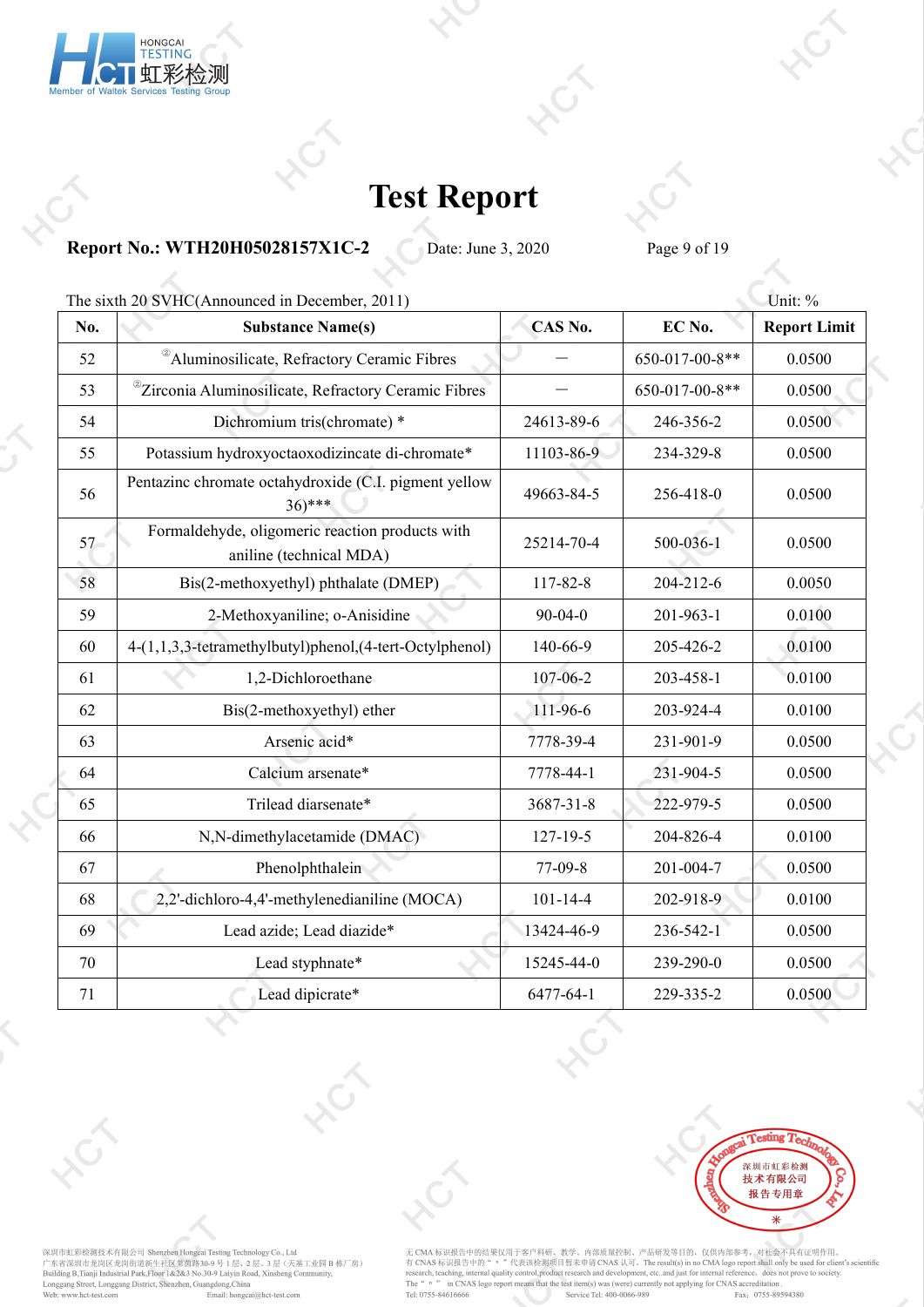

**Report No.: WTH20H05028157X1C-2** Date: June 3, 2020 Page 10 of 19

|     | The seventh 13 SVHC(Announced in June, 2012)                                                                                                        |                |                 | Unit: %             |
|-----|-----------------------------------------------------------------------------------------------------------------------------------------------------|----------------|-----------------|---------------------|
| No. | <b>Substance Name(s)</b>                                                                                                                            | CAS No.        | EC No.          | <b>Report Limit</b> |
| 72  | 1,2-bis(2-methoxyethoxy)ethane (TEGDME; triglyme)                                                                                                   | 112-49-2       | 203-977-3       | 0.0100              |
| 73  | 1, 2-dimethoxyethane; ethylene glycol dimethyl ether<br>(EGDME)                                                                                     | $110 - 71 - 4$ | 203-794-9       | 0.0100              |
| 74  | Diboron trioxide*                                                                                                                                   | 1303-86-2      | 215-125-8       | 0.0500              |
| 75  | Formamide                                                                                                                                           | $75 - 12 - 7$  | 200-842-0       | 0.0100              |
| 76  | Lead(II)bis(methanesulfonate)*                                                                                                                      | 17570-76-2     | $401 - 750 - 5$ | 0.0500              |
| 77  | $TGIC(1,3,5-tris(oxiranylmethyl)$ -<br>1,3,5-triazine-2,4,6(1H,3H,5H)-trione)                                                                       | 2451-62-9      | 219-514-3       | 0.0500              |
| 78  | $\beta$ -TGIC (1,3,5-tris[(2S and 2R)-2,3-epoxypropyl]-1,3,5-<br>triazine-2,4,6- $(1H, 3H, 5H)$ -trione)                                            | 59653-74-6     | 423-400-0       | 0.0500              |
| 79  | 4,4'-bis(dimethylamino)benzophenone (Michler'sketone)                                                                                               | 90-94-8        | 202-027-5       | 0.0100              |
| 80  | $N, N, N', N'$ -tetramethyl-4,4'-<br>methylenedianiline (Michler'sbase)                                                                             | $101 - 61 - 1$ | 202-959-2       | 0.0100              |
| 81  | [4-[4,4'-bis(dimethylamino)benzhydryli<br>dene]cyclohexa-2,5-dien-1-ylidene]dim<br>ethylammonium chloride (C.I. BasicViolet 3)                      | 548-62-9       | 208-953-6       | 0.0500              |
| 82  | [4-[[4-anilino-1-naphthyl][4-(dimethy<br>lamino)phenyl]methylene]cyclohexa-<br>2,5-dien-1-ylidene]<br>dimethylammoniumchloride (C.I. Basic Blue 26) | 2580-56-5      | 219-943-6       | 0.0500              |
| 83  | $\alpha$ , $\alpha$ -Bis[4-(dimethylamino)phenyl]-4<br>(phenylamino)naphthalene-1-methanol<br>(C.I. Solvent Blue 4)                                 | 6786-83-0      | $229 - 851 - 8$ | 0.0500              |
| 84  | 4,4'-bis(dimethylamino)-4"-(methylamino)trityl alcohol                                                                                              | $561 - 41 - 1$ | 209-218-2       | 0.0100              |



深圳市虹彩检测技术有限公司 Shenzhen Hongcai Testing Technology Co., Ltd<br>广东省深圳市龙岗区龙岗街道新生社区莱茵路30-9 号 1 层、2 层、3 层(天基工业园 B 栋厂房)<br>Building B,Tianji Industrial Park,Floor 1&2&3 No.30-9 Laiyin Road, Xinsheng Community,<br>Longgang Street, Longga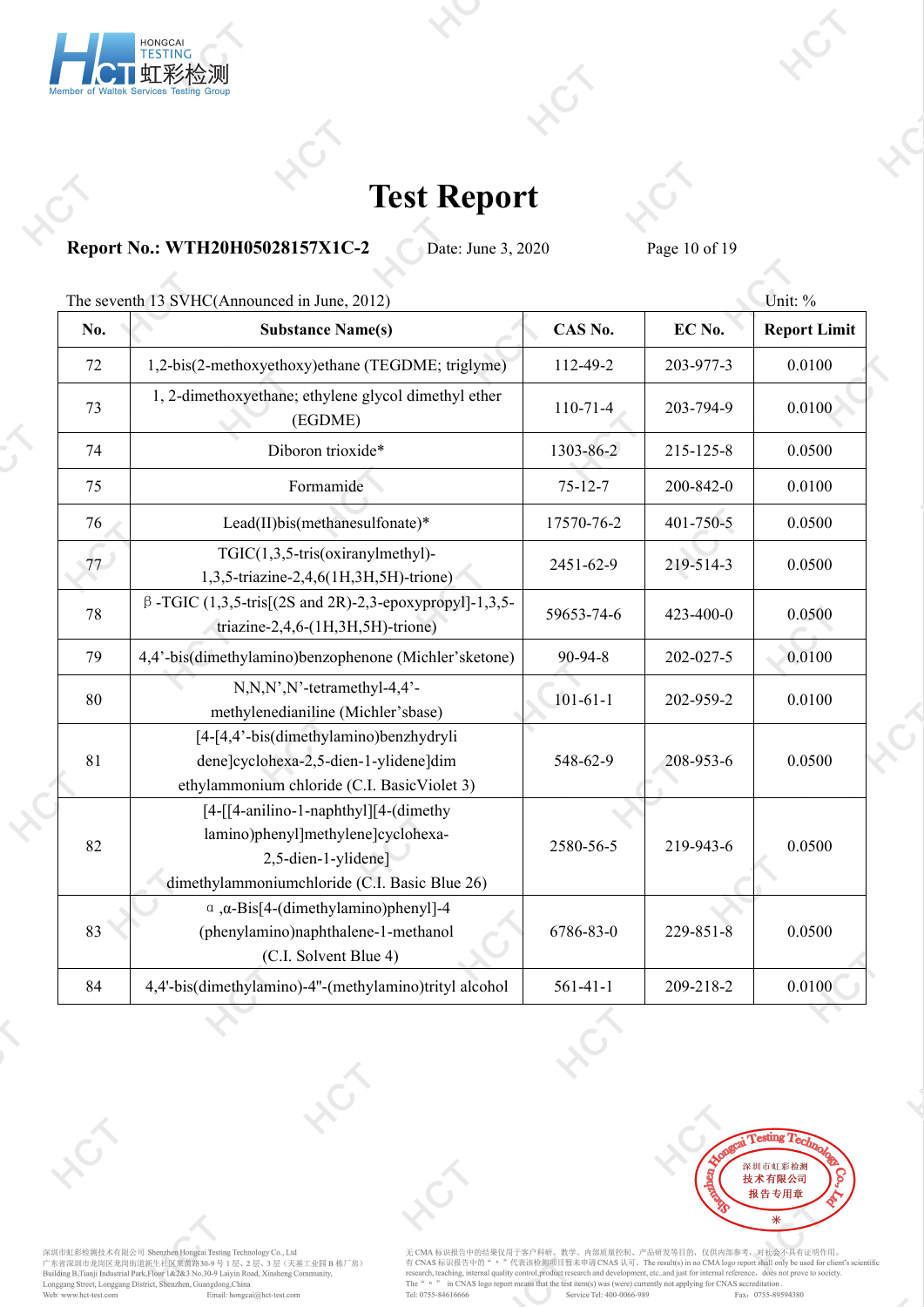

### **Report No.: WTH20H05028157X1C-2** Date: June 3, 2020 Page 11 of 19

|     | The eighth 54 SVHC(Announced in December, 2012)                                                                                                                                                                                                                                                                           |                    |                   | Unit: %                |
|-----|---------------------------------------------------------------------------------------------------------------------------------------------------------------------------------------------------------------------------------------------------------------------------------------------------------------------------|--------------------|-------------------|------------------------|
| No. | <b>Substance Name(s)</b>                                                                                                                                                                                                                                                                                                  | CAS No.            | EC No.            | <b>Report Limit</b>    |
| 85  | Bis(pentabromophenyl) ether (DecaBDE)                                                                                                                                                                                                                                                                                     | 1163-19-5          | 214-604-9         | 0.0050                 |
| 86  | Pentacosafluorotridecanoic acid                                                                                                                                                                                                                                                                                           | 72629-94-8         | 276-745-2         | 0.0100                 |
| 87  | Tricosafluorododecanoic acid                                                                                                                                                                                                                                                                                              | $307 - 55 - 1$     | 206-203-2         | 0.0100                 |
| 88  | Henicosafluoroundecanoic acid                                                                                                                                                                                                                                                                                             | 2058-94-8          | 218-165-4         | 0.0100                 |
| 89  | Heptacosafluorotetradecanoic acid                                                                                                                                                                                                                                                                                         | 376-06-7           | 206-803-4         | 0.0100                 |
| 90  | $\mathbb{Q}_4$ -(1,1,3,3-tetramethylbutyl)phenol, ethoxylated -covering<br>well-defined substances and UVCB substances, polymers and<br>homologues                                                                                                                                                                        |                    |                   | 0.0100                 |
| 91  | <sup>1</sup> / <sub>2</sub> -Nonylphenol, branched and linear -<br>substances with a linear and/or branched alkyl chain with a<br>carbon number of 9 covalently bound in position 4 to phenol,<br>covering also UVCB- and well-defined substances which<br>include any of the individual isomers or a combination thereof |                    |                   | 0.0100                 |
| 92  | Diazene-1,2-dicarboxamide (C,C'-azodi(formamide))                                                                                                                                                                                                                                                                         | $123 - 77 - 3$     | 204-650-8         | 0.0100                 |
| 93  | Cyclohexane-1,2-dicarboxylic anhydride (Hexahydrophthalic<br>anhydride - HHPA)                                                                                                                                                                                                                                            | 85-42-7            | 201-604-9         | 0.0100                 |
|     | Hexahydromethylphathalic anhydride,                                                                                                                                                                                                                                                                                       | 25550-51-0,        | $247-094-1$ ,     |                        |
| 94  | Hexahydro-4-methylphathalic                                                                                                                                                                                                                                                                                               | 19438-60-9,        | $243 - 072 - 0$ , |                        |
|     | anhydride, Hexahydro-1-methylphathalic                                                                                                                                                                                                                                                                                    | $48122 - 14 - 1$ , | 256-356-4,        | 0.0100                 |
|     | anhydride, Hexahydro-3-methylphathalic anhydride                                                                                                                                                                                                                                                                          | 57110-29-9         | 260-566-1         |                        |
| 95  | Methoxy acetic acid                                                                                                                                                                                                                                                                                                       | 625-45-6           | 210-894-6         | 0.0100                 |
| 96  | 1,2-Benzenedicarboxylic acid, dipentylester, branched and<br>linear                                                                                                                                                                                                                                                       | 84777-06-0         | 284-032-2         | 0.0100                 |
| 97  | Diisopentylphthalate (DIPP)                                                                                                                                                                                                                                                                                               | $605 - 50 - 5$     | 210-088-4         | 0.0100                 |
| 98  | N-pentyl-isopentylphtalate                                                                                                                                                                                                                                                                                                | 776297-69-9        |                   | 0.0100                 |
| 99  | 1,2-Diethoxyethane                                                                                                                                                                                                                                                                                                        | $629 - 14 - 1$     | 211-076-1         | 0.0100                 |
| 100 | N,N-dimethylformamide; dimethyl formamide                                                                                                                                                                                                                                                                                 | 68-12-2            | 200-679-5         | 0.0100                 |
| 101 | Dibutyltin dichloride (DBT)                                                                                                                                                                                                                                                                                               | 683-18-1           | 211-670-0         | 0.0100                 |
| 102 | Acetic acid, lead salt, basic*                                                                                                                                                                                                                                                                                            | 51404-69-4         | 257-175-3         | 0.0500                 |
| 103 | Basic lead carbonate (trileadbis(carbonate)dihydroxide)*                                                                                                                                                                                                                                                                  | 1319-46-6          | 215-290-6         | 0.0500                 |
| 104 | Lead oxide sulfate (basic lead sulfate)*                                                                                                                                                                                                                                                                                  | 12036-76-9         | 234-853-7         | 0.0500                 |
| 105 | [Phthalato(2-)]dioxotrilead (dibasic lead phthalate)*                                                                                                                                                                                                                                                                     | 69011-06-9         | 273-68805         | 0.0500                 |
| 106 | Dioxobis(stearato)trilead*                                                                                                                                                                                                                                                                                                | 12578-12-0         |                   | 235 794-8 技术有限6.0500 8 |
|     |                                                                                                                                                                                                                                                                                                                           |                    |                   |                        |

深圳市虹彩检测技术有限公司 Shenzhen Hongcai Testing Technology Co., Ltd<br>广东省深圳市龙岗区龙岗街道新生社区莱茵路30-9 号 1 层、2 层、3 层(天基工业园 B 栋厂房)<br>Building B,Tianji Industrial Park,Floor 1&2&3 No.30-9 Laiyin Road, Xinsheng Community,<br>Longgang Street, Longga

无 CMA 标识报告中的结果仅用于客户科研、教学、内部质量控制、产品研发等目的,仅供内部参考,对社会不具有证明作用。<br>有 CNAS 标识报告中的" = "代表该检测项目暂未申请 CNAS 认可。The result(s) in no CMA logo report shall only be used for client's scientific<br>research, teaching, internal quality control

 $\ast$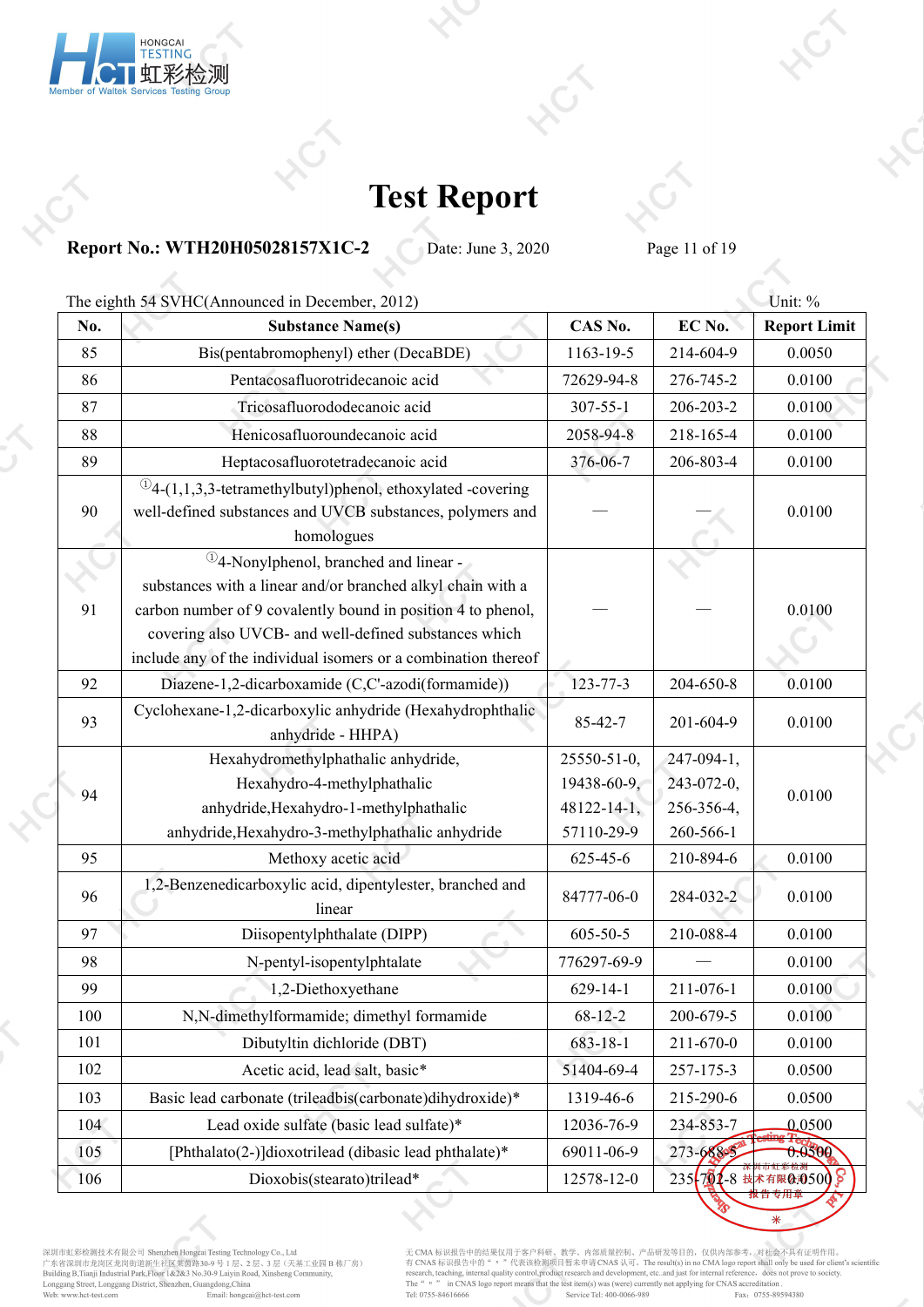

**Report No.: WTH20H05028157X1C-2** Date: June 3, 2020 Page 12 of 19

| No. | <b>Substance Name(s)</b>                           | CAS No.        | EC No.           | <b>Report Limit</b> |
|-----|----------------------------------------------------|----------------|------------------|---------------------|
| 107 | Fatty acids, C16-18, lead salts*                   | 91031-62-8     | 292-966-7        | 0.0500              |
| 108 | Lead bis(tetrafluoroborate)*                       | 13814-96-5     | 237-486-0        | 0.0500              |
| 109 | Lead cynamidate*                                   | 20837-86-9     | 244-073-9        | 0.0500              |
| 110 | Lead dinitrate*                                    | 10099-74-8     | 233-245-9        | 0.0500              |
| 111 | Lead oxide (lead monoxide)*                        | 1317-36-8      | 215-267-0        | 0.0500              |
| 112 | Lead tetroxide (orange lead)*                      | 1314-41-6      | 215-235-6        | 0.0500              |
| 113 | Lead titanium trioxide*                            | 12060-00-3     | 235-038-9        | 0.0500              |
| 114 | Lead Titanium Zirconium Oxide*                     | 12626-81-2     | 235-727-4        | 0.0500              |
| 115 | Pentalead tetraoxide sulphate*                     | 12065-90-6     | 235-067-7        | 0.0500              |
| 116 | Pyrochlore, antimony lead yellow C.I.***           | 8012-00-8      | 232-382-1        | 0.0500              |
| 117 | Silicic acid, barium salt, lead-doped*             | 68784-75-8     | 272-271-5        | 0.0500              |
| 118 | Silicic acid, lead salt*                           | 11120-22-2     | 234-363-3        | 0.0500              |
| 119 | Sulfurous acid, lead salt, dibasic*                | 62229-08-7     | 263-467-1        | 0.0500              |
| 120 | Tetraethyllead*                                    | 78-00-2        | 201-075-4        | 0.0500              |
| 121 | Tetralead trioxide sulphate*                       | 12202-17-4     | 235-380-9        | 0.0500              |
| 122 | Trilead dioxide phosphonate*                       | 12141-20-7     | 235-252-2        | 0.0500              |
| 123 | Furan                                              | 110-00-9       | 203-727-3        | 0.0100              |
| 124 | Propylene oxide; 1,2-epoxypropane; methyloxirane   | 75-56-9        | 200-879-2        | 0.0100              |
| 125 | Diethyl sulphate                                   | $64 - 67 - 5$  | 200-589-6        | 0.0100              |
| 126 | Dimethyl sulphate                                  | $77 - 78 - 1$  | 201-058-1        | 0.0100              |
| 127 | 3-ethyl-2-methyl-2-(3-methylbutyl)-1,3-oxazolidine | 143860-04-2    | $421 - 150 - 7$  | 0.0100              |
| 128 | Dinoseb                                            | 88-85-7        | $201 - 861 - 7$  | 0.0100              |
| 129 | 4,4'-methylenedi-o-toluidine                       | 838-88-0       | 212-658-8        | 0.0100              |
| 130 | 4,4'-oxydianiline and its salts                    | $101 - 80 - 4$ | 202-977-0        | 0.0100              |
| 131 | 4-Aminoazobenzene; 4-Phenylazoaniline              | $60 - 09 - 3$  | 200-453-6        | 0.0100              |
| 132 | 4-methyl-m-phenylenediamine (2,4-toluene-diamine)  | 95-80-7        | 202-453-1        | 0.0100              |
| 133 | 6-methoxy-m-toluidine (p-cresidine)                | $120 - 71 - 8$ | 204-419-1        | 0.0100              |
| 134 | Biphenyl-4-ylamine                                 | $92 - 67 - 1$  | 202-177-1        | 0.0100              |
| 135 | o-aminoazotoluene                                  | 97-56-3        | 202-591-2        | 0.0050              |
| 136 | o-Toluidine; 2-Aminotoluene                        | 95-53-4        | 202-429-0        | 0.0100              |
| 137 | N-methylacetamide                                  | 79-16-3        | $201 - 182 - 62$ | sting Gotton        |
| 138 | 1-bromopropane; n-propyl bromide                   | 106-94-5       | $203447 - 0$     | 数型100 8             |

深圳市虹彩检测技术有限公司 Shenzhen Hongcai Testing Technology Co., Ltd<br>广东省深圳市龙岗区龙岗街道新生社区莱茵路30-9 号 1 层、2 层、3 层(天基工业园 B 栋厂房)<br>Building B,Tianji Industrial Park,Floor 1&2&3 No.30-9 Laiyin Road, Xinsheng Community,<br>Longgang Street, Longga

无 CMA 标识报告中的结果仅用于客户科研、教学、内部质量控制、产品研发等目的,仅供内部参考,对社会不具有证明作用。<br>有 CNAS 标识报告中的" = "代表该检测项目暂未申请 CNAS 认可。The result(s) in no CMA logo report shall only be used for client's scientific<br>research, teaching, internal quality control

2o

 $\ast$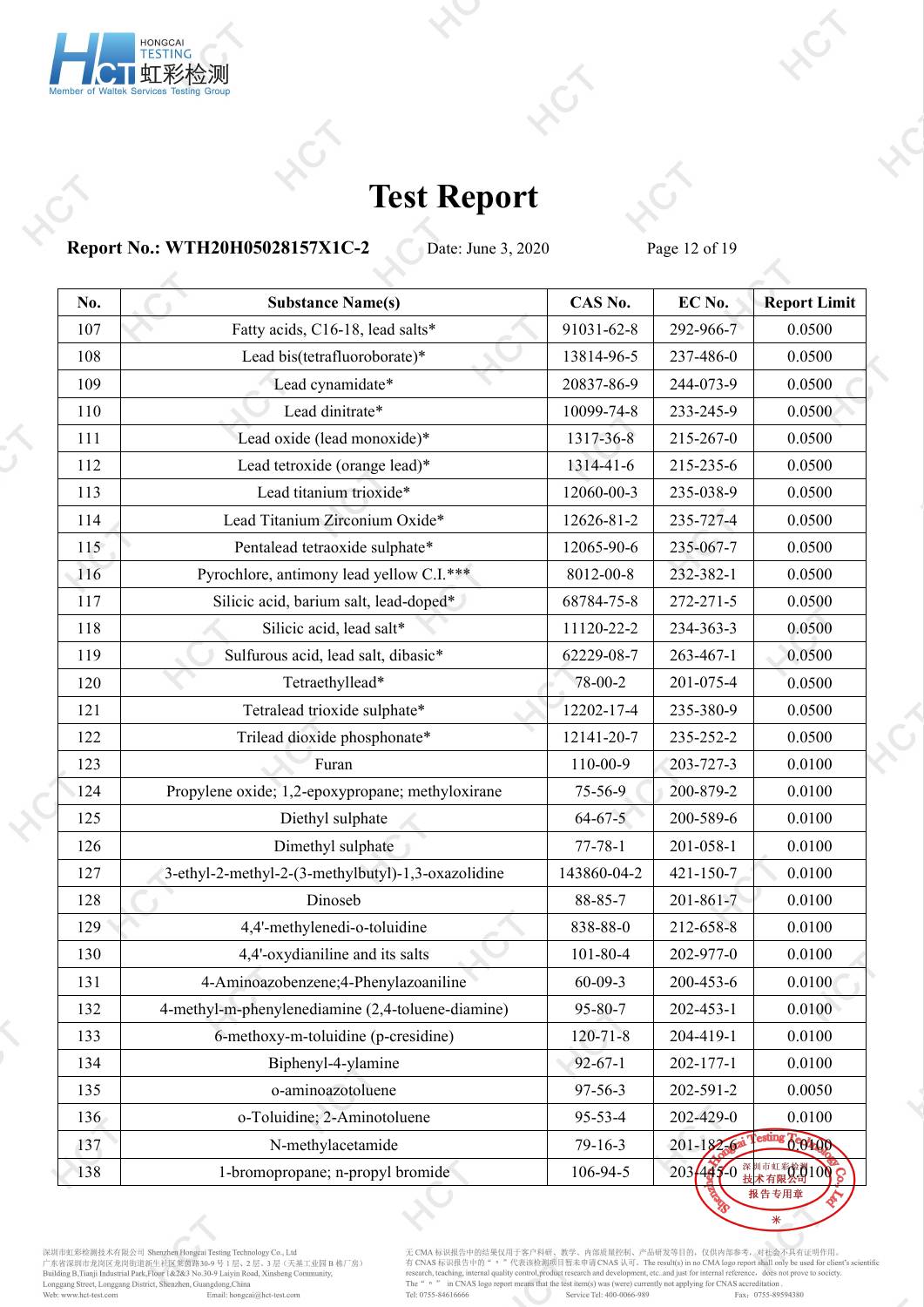

**Report No.: WTH20H05028157X1C-2** Date: June 3, 2020 Page 13 of 19

The ninth 6 SVHC(Announced in June, 2013) Unit: %

| No. | <b>Substance Name(s)</b>                                                                                                                                                                                                                                                                                                                                        | CAS No.   | EC No.          | <b>Report Limit</b> |
|-----|-----------------------------------------------------------------------------------------------------------------------------------------------------------------------------------------------------------------------------------------------------------------------------------------------------------------------------------------------------------------|-----------|-----------------|---------------------|
| 139 | Cadmium                                                                                                                                                                                                                                                                                                                                                         | 7440-43-9 | $231 - 152 - 8$ | 0.0050              |
| 140 | Cadmium oxide*                                                                                                                                                                                                                                                                                                                                                  | 1306-19-0 | 215-146-2       | 0.0500              |
| 141 | Ammonium pentadecafluorooctanoate (APFO)                                                                                                                                                                                                                                                                                                                        | 3825-26-1 | 223-320-4       | 0.0100              |
| 142 | Pentadecafluorooctanoic acid (PFOA)                                                                                                                                                                                                                                                                                                                             | 335-67-1  | 206-397-9       | 0.0100              |
| 143 | Dipentyl phthalate (DPP)                                                                                                                                                                                                                                                                                                                                        | 131-18-0  | 205-017-9       | 0.0100              |
| 144 | $^{(1)}$ 4-Nonylphenol, branched and linear, ethoxylated<br>[substances with a linear and/or branched alkyl]<br>chain with a carbon number of 9 covalently<br>bound in position 4 to phenol, ethoxylated<br>covering UVCB- and well-defined substances,<br>polymers and homologues, which include any of<br>the individual isomers and/or combinations thereof] |           |                 | 0.0500              |

The tenth 7 SVHC(Announced in December, 2013) Unit: %

| No. | <b>Substance Name(s)</b>                                                                                                                                                     | CAS No.        | EC No.          | <b>Report Limit</b> |  |
|-----|------------------------------------------------------------------------------------------------------------------------------------------------------------------------------|----------------|-----------------|---------------------|--|
| 145 | Cadmium sulphide *                                                                                                                                                           | 1306-23-6      | 215-147-8       | 0.0100              |  |
| 146 | Dihexyl phthalate                                                                                                                                                            | $84 - 75 - 3$  | 201-559-5       | 0.0100              |  |
| 147 | <sup>2</sup> Disodium 3,3'-[[1,1'-biphenyl]-4,4'-diylbis(azo)]bis<br>(4-aminonaphthalene-1-sulphonate) (C.I. Direct Red 28)                                                  | 573-58-0       | 209-358-4       | 0.0100              |  |
| 148 | $^{\circ}$ Disodium 4-amino-3-[[4'-[(2,4-diaminophenyl)azo]<br>$[1,1'-bipheny1]-4-y1]azo]$<br>-5-hydroxy-6-(phenylazo)naphthalene-2,7-disulphonate<br>(C.I. Direct Black 38) | 1937-37-7      | 217-710-3       | 0.0100              |  |
| 149 | Imidazolidine-2-thione (2-imidazoline-2-thiol)                                                                                                                               | $96 - 45 - 7$  | 202-506-9       | 0.0100              |  |
| 150 | Lead di(acetate) *                                                                                                                                                           | $301 - 04 - 2$ | $206 - 104 - 4$ | 0.0500              |  |
| 151 | Trixylyl phosphate                                                                                                                                                           | 25155-23-1     | 246-677-8       | 0.0100              |  |

|     | The eleventh 4 SVHC(Announced in June, 2014)                        |            |                               | Unit: %              |  |
|-----|---------------------------------------------------------------------|------------|-------------------------------|----------------------|--|
| No. | <b>Substance Name(s)</b>                                            | CAS No.    | EC No.                        | <b>Report Limit</b>  |  |
| 152 | 1,2-Benzenedicarboxylic acid, dihexyl ester, branched and<br>linear | 68515-50-4 | $271 - 093 - 5$               | 0.0100               |  |
| 153 | Cadmium chloride*                                                   | 10108-64-2 | 233-296-7                     | 0.0100               |  |
| 154 | Sodium perborate; perboric acid, sodium salt*                       |            | 239-172-9.<br>$234 - 390 - 0$ | <b>PAL00</b>         |  |
| 155 | Sodium peroxometaborate*                                            | 7632-04-4  | $231 - 57621$                 | * 圳市虹彩图100<br>技术有限公司 |  |
|     |                                                                     |            |                               | 据生去田音                |  |

深圳市虹彩检测技术有限公司 Shenzhen Hongcai Testing Technology Co., Ltd<br>广东省深圳市龙岗区龙岗街道新生社区莱茵路30-9 号 1 层、2 层、3 层(天基工业园 B 栋厂房)<br>Building B,Tianji Industrial Park,Floor 1&2&3 No.30-9 Laiyin Road, Xinsheng Community,<br>Longgang Street, Longga

无 CMA 标识报告中的结果仅用于客户科研、教学、内部质量控制、产品研发等目的,仅供内部参考,对社会不具有证明作用。<br>有 CNAS 标识报告中的" = "代表该检测项目暂未申请 CNAS 认可。The result(s) in no CMA logo report shall only be used for client's scientific<br>research, teaching, internal quality control

 $\overline{\mathbf{r}}$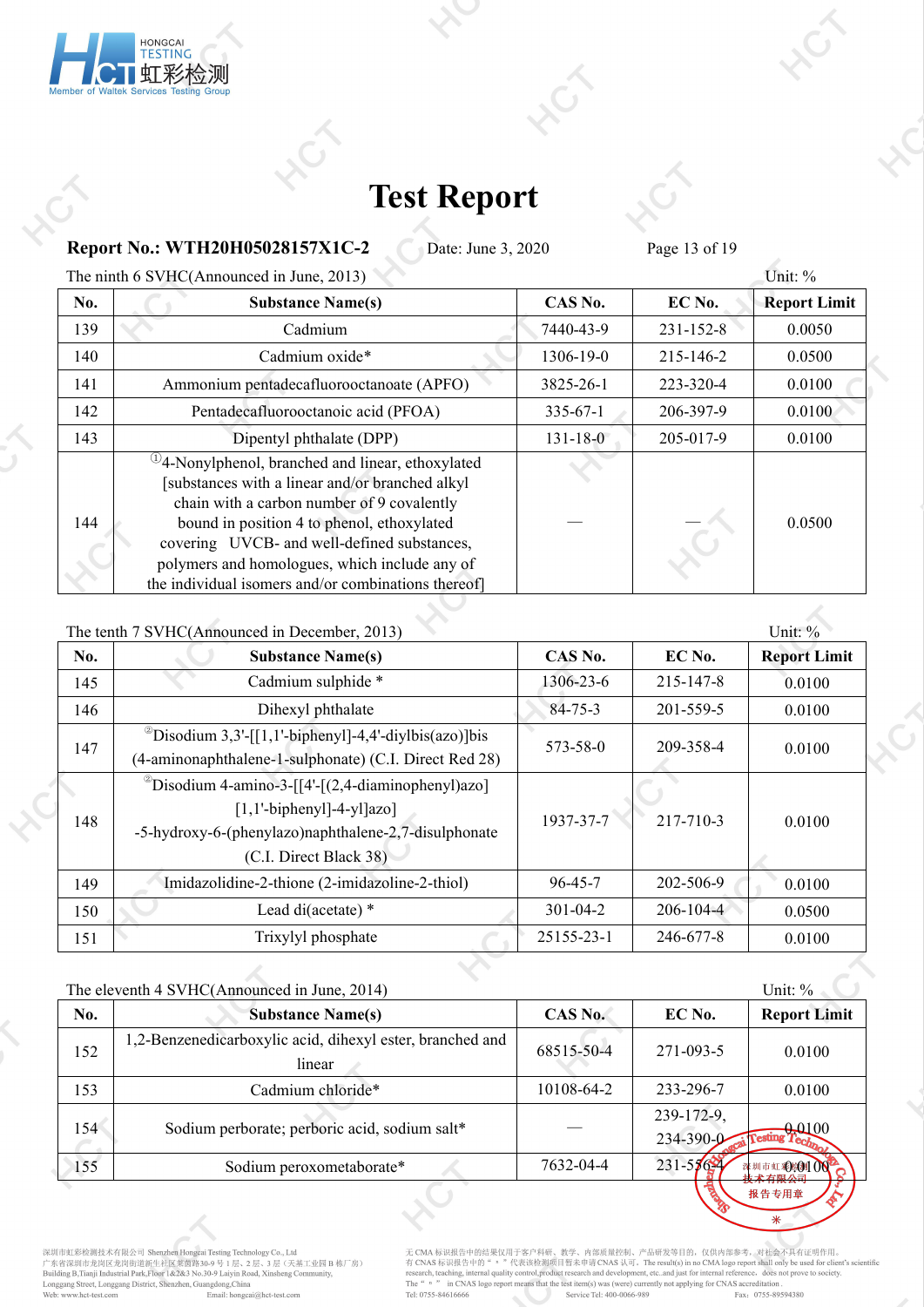

**Report No.: WTH20H05028157X1C-2** Date: June 3, 2020 Page 14 of 19

|     | The twelfth 6 SVHC(Announced in December, 2014)                                                                                                                                     |                                  |           | Unit: $%$           |
|-----|-------------------------------------------------------------------------------------------------------------------------------------------------------------------------------------|----------------------------------|-----------|---------------------|
| No. | <b>Substance Name(s)</b>                                                                                                                                                            | CAS No.                          | EC No.    | <b>Report Limit</b> |
| 156 | 2-(2H-benzotriazol-2-yl)-4,6-ditertpentylphenol<br>$(UV-328)$                                                                                                                       | 25973-55-1                       | 247-384-8 | 0.0100              |
| 157 | 2-benzotriazol-2-yl-4,6-di-tert-butylphenol (UV-320)                                                                                                                                | 3846-71-7                        | 223-346-6 | 0.0100              |
| 158 | Cadmium fluoride*                                                                                                                                                                   | 7790-79-6                        | 232-222-0 | 0.0500              |
| 159 | Cadmium sulphate*                                                                                                                                                                   | $10124 - 36 - 4$ ;<br>31119-53-6 | 233-331-6 | 0.0500              |
| 160 | 2-ethylhexyl 10-ethyl-4,4-dioctyl-7-oxo-8-oxa-3,5-dithia-<br>4-stannatetradecanoate(DOTE)                                                                                           | 15571-58-1                       | 239-622-4 | 0.0500              |
|     | Reaction mass of 2-ethylhexyl 10-ethyl-4,4-dioctyl-7-oxo                                                                                                                            |                                  |           |                     |
| 161 | -8-oxa-3,5-dithia-4-stannatetradecanoate and 2-ethylhexy<br>$110-ethyl-4-[[2-[2-ethylhexyl)oxy]-2-oxoethyl]thio]-4-o$<br>ctyl-7-oxo-8-oxa-3,5-dithia-4-stannatetradecanoate (reacti |                                  |           | 0.0500              |
|     | on mass of DOTE and MOTE)                                                                                                                                                           |                                  |           |                     |
|     |                                                                                                                                                                                     |                                  |           |                     |

### The [thirteenth](javascript:void(0);) 2 SVHC(Announced in June, 2015) Unit: %

| No. | <b>Substance Name(s)</b>                                              | CAS No.    | EC No.    | <b>Report Limit</b> |
|-----|-----------------------------------------------------------------------|------------|-----------|---------------------|
|     | 1,2-benzenedicarboxylic acid, di-C6-10-alkyl esters;                  |            |           |                     |
| 162 | 1,2-benzenedicarboxylic acid, mixed decyl and hexyl and               | 68515-51-5 | 271-094-0 |                     |
|     | octyl diesters with $\geq 0.3\%$ of dihexyl phthalate (EC No.         | 68648-93-1 | 272-013-1 | 0.0100              |
|     | $201 - 559 - 5$                                                       |            |           |                     |
|     | 5-sec-butyl-2-(2,4-dimethylcyclohex-3-en-1-yl)-5-methyl               |            |           |                     |
|     | $-1,3$ -dioxane [1],                                                  |            |           |                     |
| 163 | 5-sec-butyl-2-(4,6-dimethylcyclohex-3-en-1-yl)-5-methyl               |            |           | 0.0100              |
|     | -1,3-dioxane [2] [covering any of the individual isomers]             |            |           |                     |
|     | of $\lceil 1 \rceil$ and $\lceil 2 \rceil$ or any combination thereof |            |           |                     |



深圳市虹彩检测技术有限公司 Shenzhen Hongcai Testing Technology Co., Ltd<br>广东省深圳市龙岗区龙岗街道新生社区莱茵路30-9 号 1 层、2 层、3 层(天基工业园 B 栋厂房)<br>Building B,Tianji Industrial Park,Floor 1&2&3 No.30-9 Laiyin Road, Xinsheng Community,<br>Longgang Street, Longga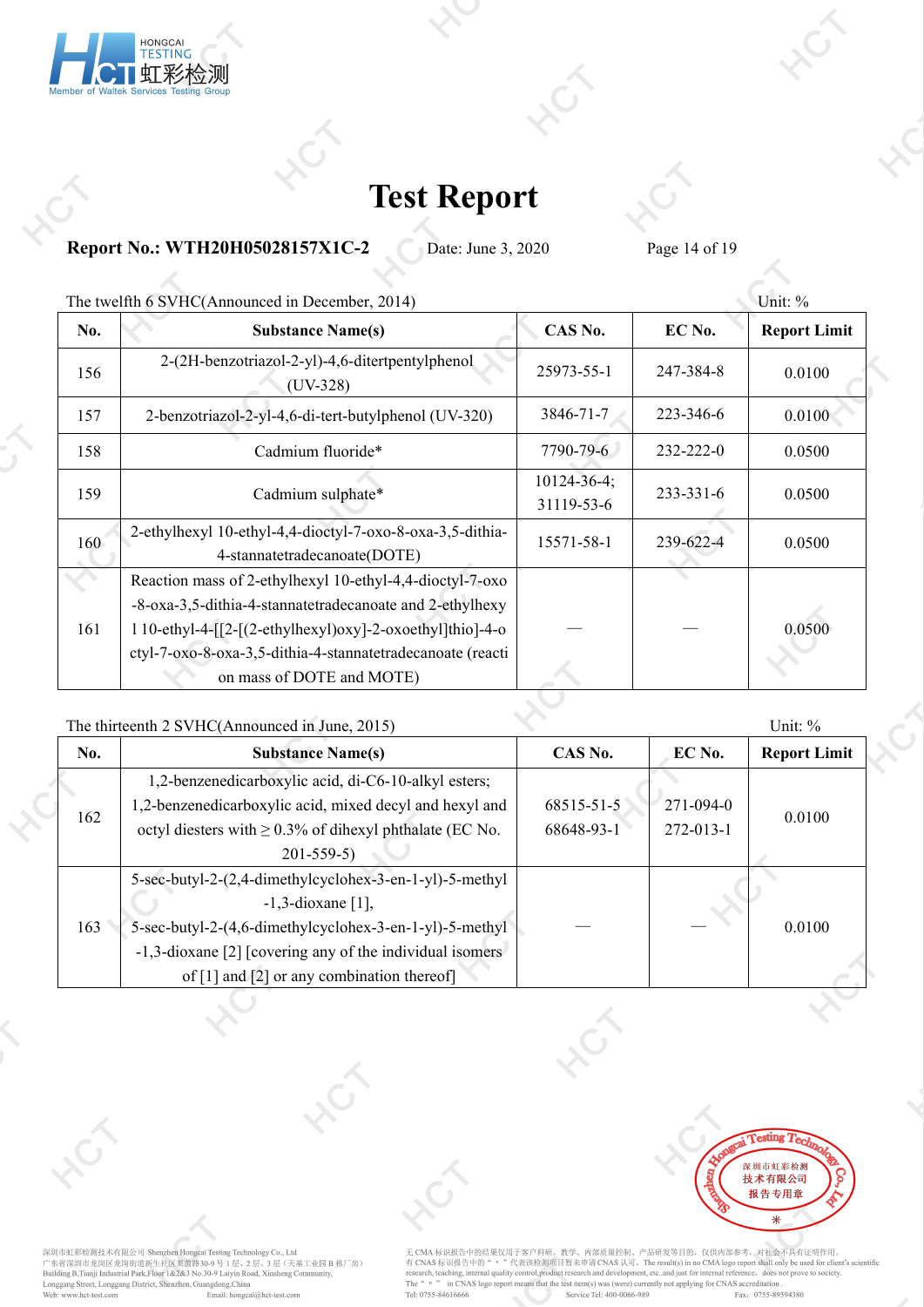

### **Report No.: WTH20H05028157X1C-2** Date: June 3, 2020 Page 15 of 19

| No. | <b>Substance Name(s)</b>                                                 | CAS No.         | EC No.          | <b>Report Limit</b> |
|-----|--------------------------------------------------------------------------|-----------------|-----------------|---------------------|
| 164 | Nitrobenzene                                                             | 98-95-3         | $202 - 716 - 0$ | 0.0100              |
| 165 | 2,4-di-tert-butyl-6-(5-chlorobenzotriazol-2-yl)phenol<br>$(UV-327)$      | 3864-99-1       | 223-383-8       | 0.0100              |
| 166 | 2-(2H-benzotriazol-2-yl)-4-(tert-butyl)-6-(sec-butyl)phen<br>ol (UV-350) | 36437-37-3      | 253-037-1       | 0.0100              |
| 167 | 1,3-propanesultone                                                       | $1120 - 71 - 4$ | 214-317-9       | 0.0100              |
|     | Perfluorononan-1-oic acid                                                | 375-95-1        |                 |                     |
| 168 | $(2,2,3,3,4,4,5,5,6,6,7,7,8,8,9,9,9)$ -heptadecafluorononanoic           | 21049-39-8      | 206-801-3       | 0.0100              |
|     | acid and its sodium and ammonium salts                                   | 4149-60-4       |                 |                     |

#### The fifteenth 1 SVHC(Announced in June, 2016) Unit: % Unit: %

| No. | <b>Substance Name(s)</b> | CAS No.   | EC No.    | <b>Report Limit</b> |
|-----|--------------------------|-----------|-----------|---------------------|
| 169 | Benzo[def]chrysene       | $50-32-8$ | 200-028-5 | 0.0100              |

### The sixteenth 4 SVHC(Announced in January, 2017) Unit: % Unit: %

| <b>Substance Name(s)</b><br>EC No.<br>CAS No.<br>No.<br>170<br>4,4'-isopropylidenediphenol (bisphenol A) (BPA)<br>0.0100<br>$201 - 245 - 8$<br>$80 - 05 - 7$<br>171<br>4-heptylphenol, branched and linear (4-HPbl)<br>0.0500<br>3108-42-7<br>Nonadecafluorodecanoic acid (PFDA) and its sodium and<br>172<br>0.0100<br>335-76-2<br>$206 - 400 - 3$<br>ammonium salts<br>$221 - 470 - 5$<br>3830-45-3<br>173<br>4-tert-pentylphenol (PTAP)<br>0.0100<br>201-280-9<br>80-46-6 | The state entries to $\ell$ if $\ell$ and $\ell$ and $\ell$ and $\ell$ and $\ell$ and $\ell$ and $\ell$ and $\ell$ and $\ell$ and $\ell$ and $\ell$ and $\ell$ and $\ell$ and $\ell$ and $\ell$ and $\ell$ and $\ell$ and $\ell$ and $\ell$ and $\ell$ and $\ell$ and $\ell$ |  | $\cup$ iii. $\vee$  |
|------------------------------------------------------------------------------------------------------------------------------------------------------------------------------------------------------------------------------------------------------------------------------------------------------------------------------------------------------------------------------------------------------------------------------------------------------------------------------|------------------------------------------------------------------------------------------------------------------------------------------------------------------------------------------------------------------------------------------------------------------------------|--|---------------------|
|                                                                                                                                                                                                                                                                                                                                                                                                                                                                              |                                                                                                                                                                                                                                                                              |  | <b>Report Limit</b> |
|                                                                                                                                                                                                                                                                                                                                                                                                                                                                              |                                                                                                                                                                                                                                                                              |  |                     |
|                                                                                                                                                                                                                                                                                                                                                                                                                                                                              |                                                                                                                                                                                                                                                                              |  |                     |
|                                                                                                                                                                                                                                                                                                                                                                                                                                                                              |                                                                                                                                                                                                                                                                              |  |                     |
|                                                                                                                                                                                                                                                                                                                                                                                                                                                                              |                                                                                                                                                                                                                                                                              |  |                     |

### The seventeenth 1 SVHC(Announced in July, 2017) Unit: %

| EC No.<br>No.<br>CAS No.<br><b>Substance Name(s)</b><br>174<br>0.0100<br>Perfluorohexane-1-sulphonic acid and its salts (PFHxS) |  |  |                     |
|---------------------------------------------------------------------------------------------------------------------------------|--|--|---------------------|
|                                                                                                                                 |  |  | <b>Report Limit</b> |
|                                                                                                                                 |  |  |                     |



深圳市虹彩检测技术有限公司 Shenzhen Hongeai Testing Technology Co., Ltd<br>广东省深圳市龙岗区龙岗街道新生社区菜商路30-9 号 1 层、2 层、3 层(天基工业园 B 栋厂房)<br>Building B,Tianji Industrial Park,Floor 1&2&3 No.30-9 Laiyin Road, Xinsheng Community,<br>Longgang Street, Longg

无 CMA 标识报告中的结果仅用于客户科研、教学、内部质量控制、产品研发等目的,仅供内部参考,对社会不具有证明作用。<br>有 CNAS 标识报告中的" = "代表该检测项目暂未申请 CNAS 认可。The result(s) in no CMA logo report shall only be used for client's scientific<br>research, teaching, internal quality control, The "n "n CNAS logo report means that the test item(s) was (were) currently not applying for CNAS accreditation Tel: 0755-84616666 Service Tel: 400-0066-989 Fax: 0755-895 Fax: 0755-89594380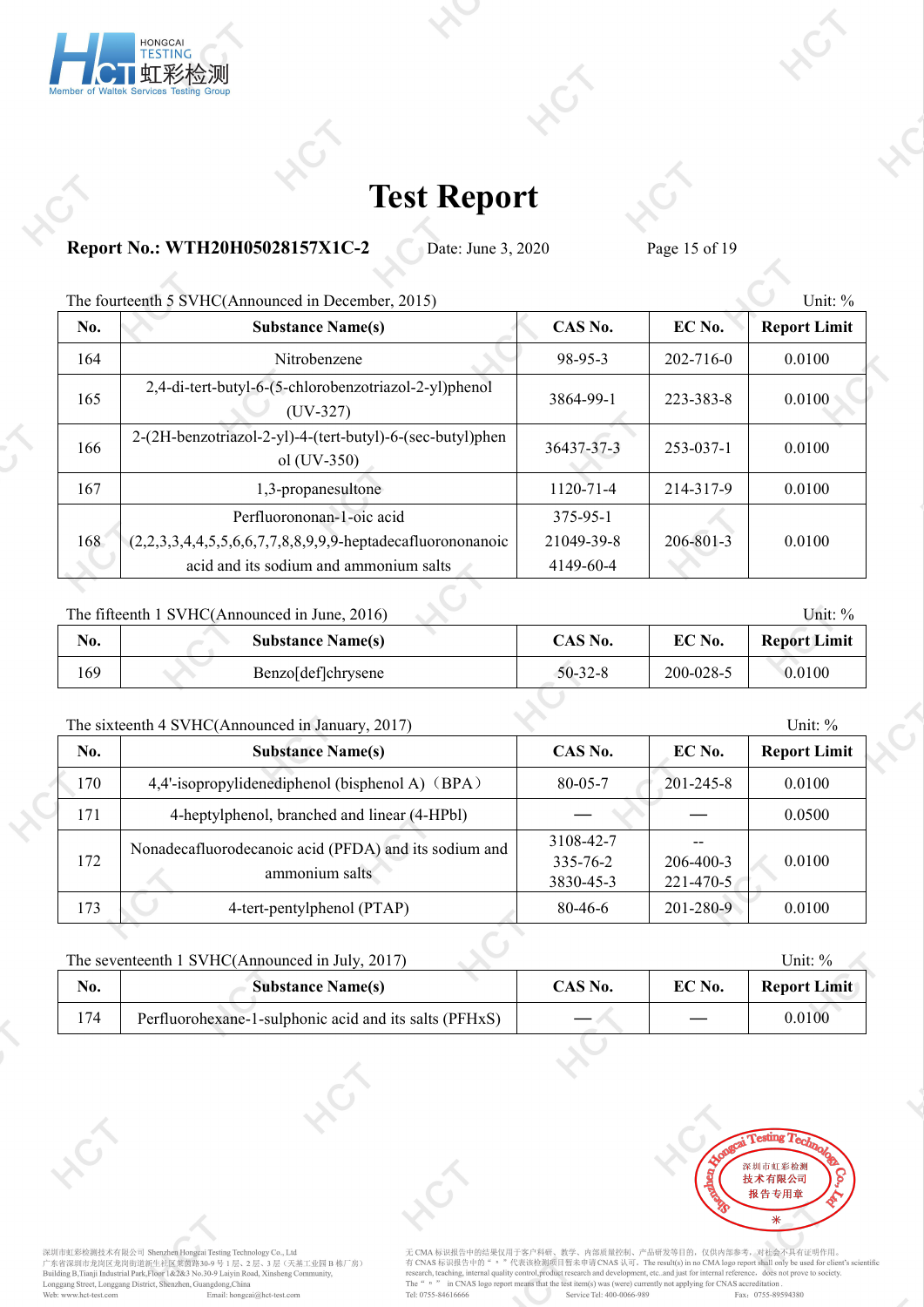

**Report No.: WTH20H05028157X1C-2** Date: June 3, 2020 Page 16 of 19

The eighteenth 7 SVHC(Announced in January, 2018) Unit:%

| No. | <b>Substance Name(s)</b>                                                                                                                                                                                         | CAS No.                          | EC No.    | <b>Report Limit</b> |
|-----|------------------------------------------------------------------------------------------------------------------------------------------------------------------------------------------------------------------|----------------------------------|-----------|---------------------|
| 175 | Dodecachloropentacyclo <sup>[12.2.1.16,9.02,13.05,10]</sup> octadeca-<br>7,15-diene ("Dechlorane Plus"TM)<br>covering any of its individual anti- and syn-isomers or any<br>combination thereof                  |                                  |           | 0.0500              |
| 176 | Benz[a]anthracene                                                                                                                                                                                                | $56 - 55 - 3$ ,<br>1718-53-2     | 200-280-6 | 0.0100              |
| 177 | Cadmium nitrate*                                                                                                                                                                                                 | $10022 - 68 - 1$ ,<br>10325-94-7 | 233-710-6 | 0.0500              |
| 178 | Cadmium carbonate*                                                                                                                                                                                               | 513-78-0                         | 208-168-9 | 0.0500              |
| 179 | Cadmium hydroxide*                                                                                                                                                                                               | 21041-95-2                       | 244-168-5 | 0.0500              |
| 180 | Chrysene                                                                                                                                                                                                         | $218-01-9$ ,<br>1719-03-5        | 205-923-4 | 0.0100              |
| 181 | <sup>(1)</sup> Reaction products of 1,3,4-thiadiazolidine-2,5-dithione,<br>formaldehyde and 4-heptylphenol, branched and linear<br>(RP-HP) with $\geq 0.1\%$ w/w 4-heptylphenol, branched and<br>linear (4-HPbl) |                                  |           | 0.0500              |

The nineteenth 10 SVHC(Announced in June, 2018) Unit:%

| No. | <b>Substance Name(s)</b>                                                        | CAS No.        | EC No.          | <b>Report Limit</b>  |
|-----|---------------------------------------------------------------------------------|----------------|-----------------|----------------------|
| 182 | Benzene-1,2,4-tricarboxylic acid 1,2 anhydride<br>(trimellitic anhydride) (TMA) | 552-30-7       | $209 - 008 - 0$ | 0.0100               |
| 183 | Benzo[ghi]perylene                                                              | 191-24-2       | 205-883-8       | 0.0100               |
| 184 | Decamethylcyclopentasiloxane (D5)                                               | 541-02-6       | 208-764-9       | 0.0100               |
| 185 | Dicyclohexyl phthalate (DCHP)                                                   | $84-61-7$      | 201-545-9       | 0.0100               |
| 186 | Disodium octaborate*                                                            | 12008-41-2     | $234 - 541 - 0$ | 0.0500               |
| 187 | Dodecamethylcyclohexasiloxane (D6)                                              | 540-97-6       | 208-762-8       | 0.0100               |
| 188 | Ethylenediamine (EDA)                                                           | $107 - 15 - 3$ | 203-468-6       | 0.0500               |
| 189 | Lead                                                                            | 7439-92-1      | $231 - 100 - 4$ | 0.0100               |
| 190 | Octamethylcyclotetrasiloxane (D4)                                               | 556-67-2       | 209-136-7       | 0.0100               |
| 191 | Terphenyl, hydrogenated                                                         | 61788-32-7     | 262-967-7       | 0.0100<br>Testing T. |



深圳市虹彩检测技术有限公司 Shenzhen Hongcai Testing Technology Co., Ltd<br>广东省深圳市龙岗区龙岗街道新生社区莱茵路30-9 号 1 层、2 层、3 层(天基工业园 B 栋厂房)<br>Building B,Tianji Industrial Park,Floor 1&2&3 No.30-9 Laiyin Road, Xinsheng Community,<br>Longgang Street, Longga

无 CMA 标识报告中的结果仅用于客户科研、教学、内部质量控制、产品研发等目的,仅供内部参考,对社会不具有证明作用。<br>有 CNAS 标识报告中的" = "代表该检测项目暂未申请 CNAS 认可。The result(s) in no CMA logo report shall only be used for client's scientific<br>research, teaching, internal quality control

深圳市虹彩检测 技术有限公司 报告专用章 来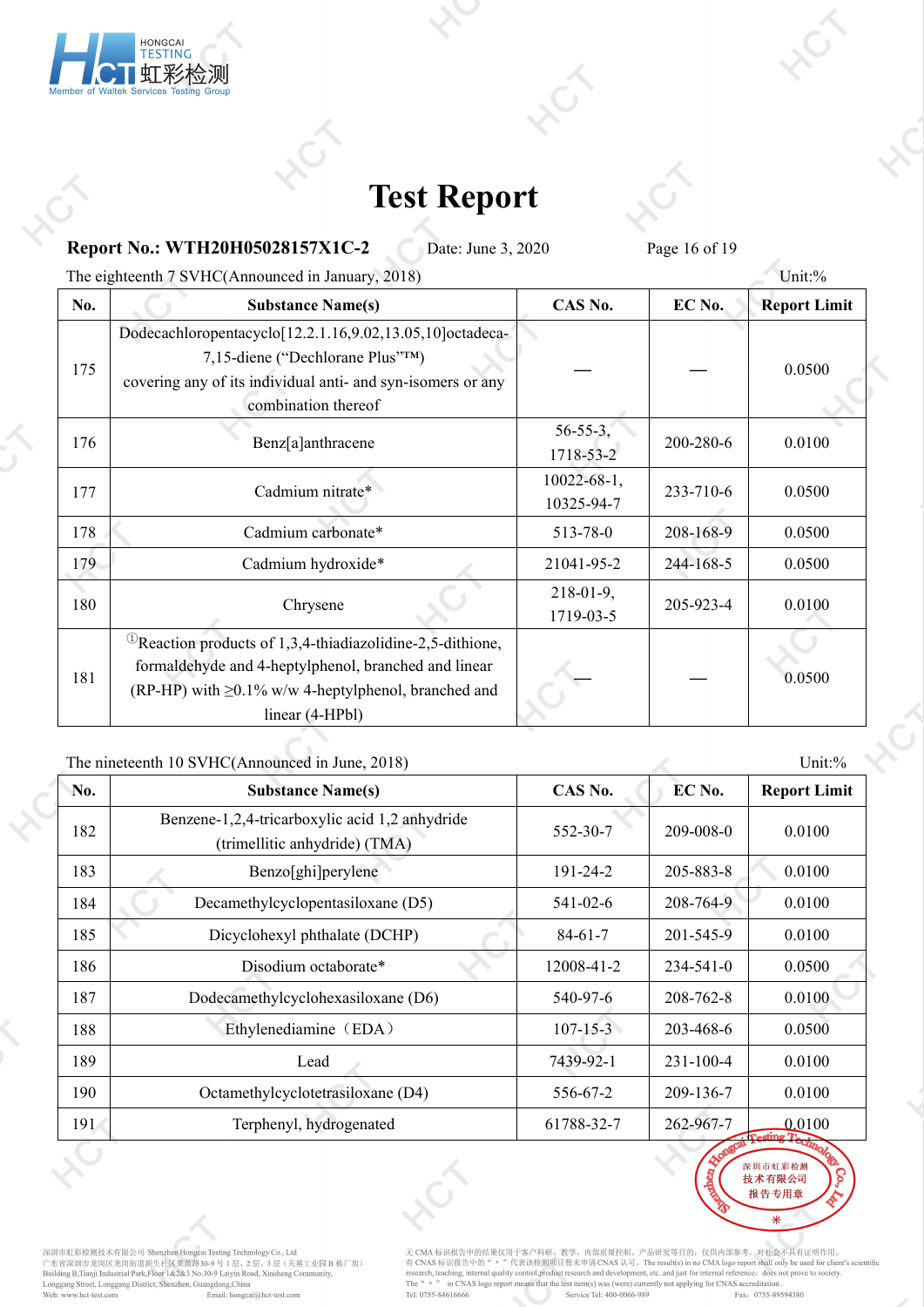

**Report No.: WTH20H05028157X1C-2** Date: June 3, 2020 Page 17 of 19

The twentieth 6 SVHC(Announced in January, 2019) Unit:%

| No. | <b>Substance Name(s)</b>                                                                   | CAS No.                    | EC No.          | <b>Report Limit</b> |
|-----|--------------------------------------------------------------------------------------------|----------------------------|-----------------|---------------------|
| 192 | 1,7,7-trimethyl-3-(phenylmethylene)bicyclo[2.2.1] heptan-2<br>-one (3-benzylidene camphor) | 15087-24-8                 | 239-139-9       | 0.0100              |
| 193 | 2,2-bis(4'-hydroxyphenyl)-4-methylpentane                                                  | 6807-17-6                  | $401 - 720 - 1$ | 0.0100              |
| 194 | Benzo[k]fluoranthene                                                                       | 207-08-9                   | 205-916-6       | 0.0100              |
| 195 | Fluoranthene                                                                               | $206-44-0$ ,<br>93951-69-0 | 205-912-4       | 0.0100              |
| 196 | Phenanthrene                                                                               | $85 - 01 - 8$              | 201-581-5       | 0.0100              |
| 197 | Pyrene                                                                                     | $129-00-0$ ,<br>1718-52-1  | 204-927-3       | 0.0100              |

The twenty-first 4 SVHC(Announced in July , 2019) Unit:%

| No. | <b>Substance Name(s)</b>                                                                                                                                            | CAS No.    | EC No.          | <b>Report Limit</b> |
|-----|---------------------------------------------------------------------------------------------------------------------------------------------------------------------|------------|-----------------|---------------------|
| 198 | Tris(4-nonylphenyl, branched and linear) phosphite<br>(TNPP) with $\geq 0.1\%$ w/w of 4-nonylphenol, branched<br>and linear (4-NP)                                  |            |                 | 0.0100              |
| 199 | 4-tert-Butylphenol(PTBP)                                                                                                                                            | 98-54-4    | $202 - 679 - 0$ | 0.0100              |
| 200 | 2-methoxyethyl acetate                                                                                                                                              | $110-49-6$ | 203-772-9       | 0.0100              |
| 201 | 2,3,3,3-tetrafluoro-2-(heptafluoropropoxy) propionic acid,<br>its salts and its acyl halides (covering any of their<br>individual isomers and combinations thereof) |            |                 | 0.0100              |

The twenty-second 4 SVHC(Announced in January , 2020) Unit: % Unit: %

| No. | <b>Substance Name(s)</b>                                                          | CAS No.     | EC No.          | <b>Report Limit</b> |
|-----|-----------------------------------------------------------------------------------|-------------|-----------------|---------------------|
| 202 | 2-benzyl-2-dimethylamino-4'-morpholinobutyrophenone                               | 119313-12-1 | $404 - 360 - 3$ | 0.0100              |
| 203 | 2-methyl-1-(4-methylthiophenyl)-2-morpholinopropan-1-<br>one (Photoinitiator 907) | 71868-10-5  | $400 - 600 - 6$ | 0.0100              |
| 204 | Diisohexyl phthalate                                                              | 71850-09-4  | 276-090-2       | 0.0100              |
| 205 | Perfluorobutane sulfonic acid (PFBS) and its salts                                |             |                 | 0.0100              |
|     |                                                                                   |             |                 |                     |



深圳市虹彩检测技术有限公司 Shenzhen Hongeai Testing Technology Co., Ltd<br>广东省深圳市龙岗区龙岗街道新生社区菜商路30-9 号 1 层、2 层、3 层(天基工业园 B 栋厂房)<br>Building B,Tianji Industrial Park,Floor 1&2&3 No.30-9 Laiyin Road, Xinsheng Community,<br>Longgang Street, Longg

无 CMA 标识报告中的结果仅用于客户科研、教学、内部质量控制、产品研发等目的,仅供内部参考,对社会不具有证明作用。<br>有 CNAS 标识报告中的" = "代表该检测项目暂未申请 CNAS 认可。The result(s) in no CMA logo report shall only be used for client's scientific<br>research, teaching, internal quality control, The "n "n CNAS logo report means that the test item(s) was (were) currently not applying for CNAS accreditation Tel: 0755-84616666 Service Tel: 400-0066-989 Fax: 0755-895 Fax: 0755-89594380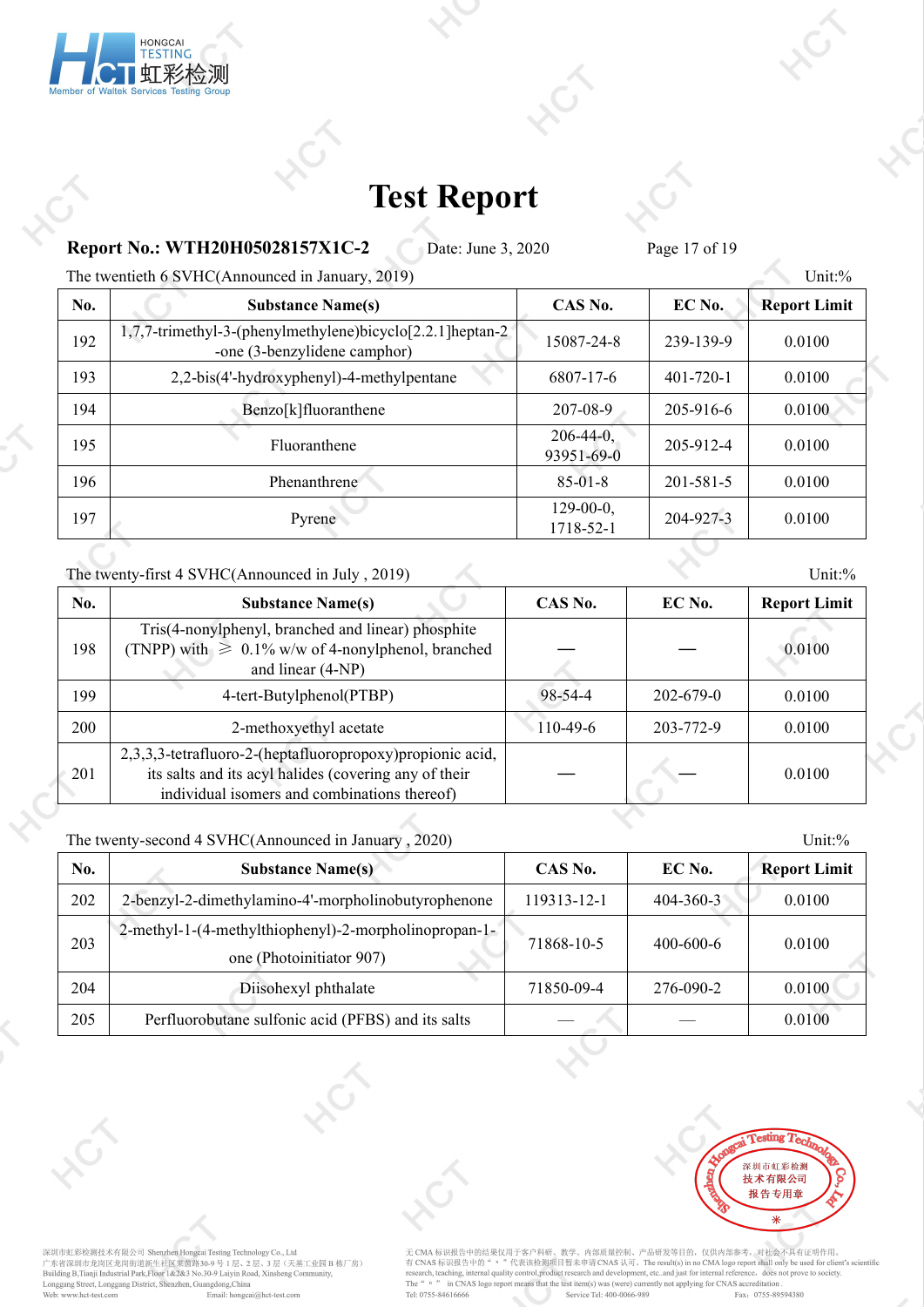

### **Report No.: WTH20H05028157X1C-2** Date: June 3, 2020 Page 18 of 19

|     | Proposed 5 Substances of Very High Concern on March, 2020 |               |                 | Unit: $%$           |
|-----|-----------------------------------------------------------|---------------|-----------------|---------------------|
| No. | <b>Substance Name(s)</b>                                  | CAS No.       | EC No.          | <b>Report Limit</b> |
|     | 1-vinylimidazole                                          | 1072-63-5     | $214 - 012 - 0$ | 0.0500              |
|     | 2-methylimidazole                                         | 693-98-1      | 211-765-7       | 0.0500              |
|     | Butyl 4-hydroxybenzoate                                   | $94 - 26 - 8$ | 202-318-7       | 0.0100              |
| 4   | Dibutylbis(pentane-2,4-dionato-O,O')tin                   | 22673-19-4    | $245 - 152 - 0$ | 0.0500              |
|     | Resorcinol                                                | 108-46-3      | 203-585-2       | 0.0100              |
|     |                                                           |               |                 |                     |

#### **Note:**

**-**0.1%=1000mg/kg=1000ppm

-\*: Inorganic SVHC compounds are obtained by converting the test results of cobalt, chloride, sodium, arsenic, chromium, potassium, lead, boron, zirconium, titanium, tin, phosphorus, calcium, zinc, strontium, molybdenum, aluminum and cadmium elements, and confirmed through the appropriate solvent extraction. At the same time, customers are suggested to check the chemical formula table, to further confirm whether above materials are contained. -\*\*: All refractory ceramic fibres are covered by index number 650-017-00-8 in Annex VI of the Regulation on Classification, Labeling and Packaging of chemical substances and mixtures, the so called CLP Regulation (Regulation(EC) No 1272/2008).

-\*\*\*:C.I.:Colour Index

-\*\*\*\*:Light fractions from distillation

 $-$ <sup> $\circ$ </sup> : In view of the substances are established as UVCB substances(substances of unknown or variable composition, complex reaction products or biological materials) consisting of different and variable constituents, the test results are calculated based on the main constituents of the representative compounds for substances.

 $-$ <sup> $\circ$ </sup>: In view of the substance contain variable substances, the test results are calculated based on main constituents of the representative compounds for the substances, and the test results of the representative compounds are calculated based on the result of specified heavy metal elements.



深圳市虹彩检测技术有限公司 Shenzhen Hongcai Testing Technology Co., Ltd er Seam 市龙岗区龙岗街道新生社区莱茵路30-9号1层、2层、3层(天基工业园 B<br>Building B,Tianji Industrial Park,Floor 1&2&3 No.30-9 Lills、2层、3层(天基工业园 B 。<br>3 层(天基工业园 B 栋厂房) Longgang Street, Longgang District, Shenzhen, Guangdong, China Web: www.hct-test.com Email: hongcai@hct-test.com

无 CMA 标识报告中的结果仅用于客户科研、教学、内部质量控制、产品研发等目的, 仅供内部参考, 对社会不具有证明作用. 有 CNAS 标识报告中的 " n " 代表该检测项目暂未申请 CNAS 认可。The result(s) in no CMA logo report shall only be used for cliented and the context of the research, teaching, internal quality control,product research and development, etc..and ju ed for client's scient The " in CNAS logo report means that the test item(s) was (were) currently not applying for CNAS accreditation Fax: 0755-89594380 Tel: 0755-84616666 Service Tel: 400-0066-989